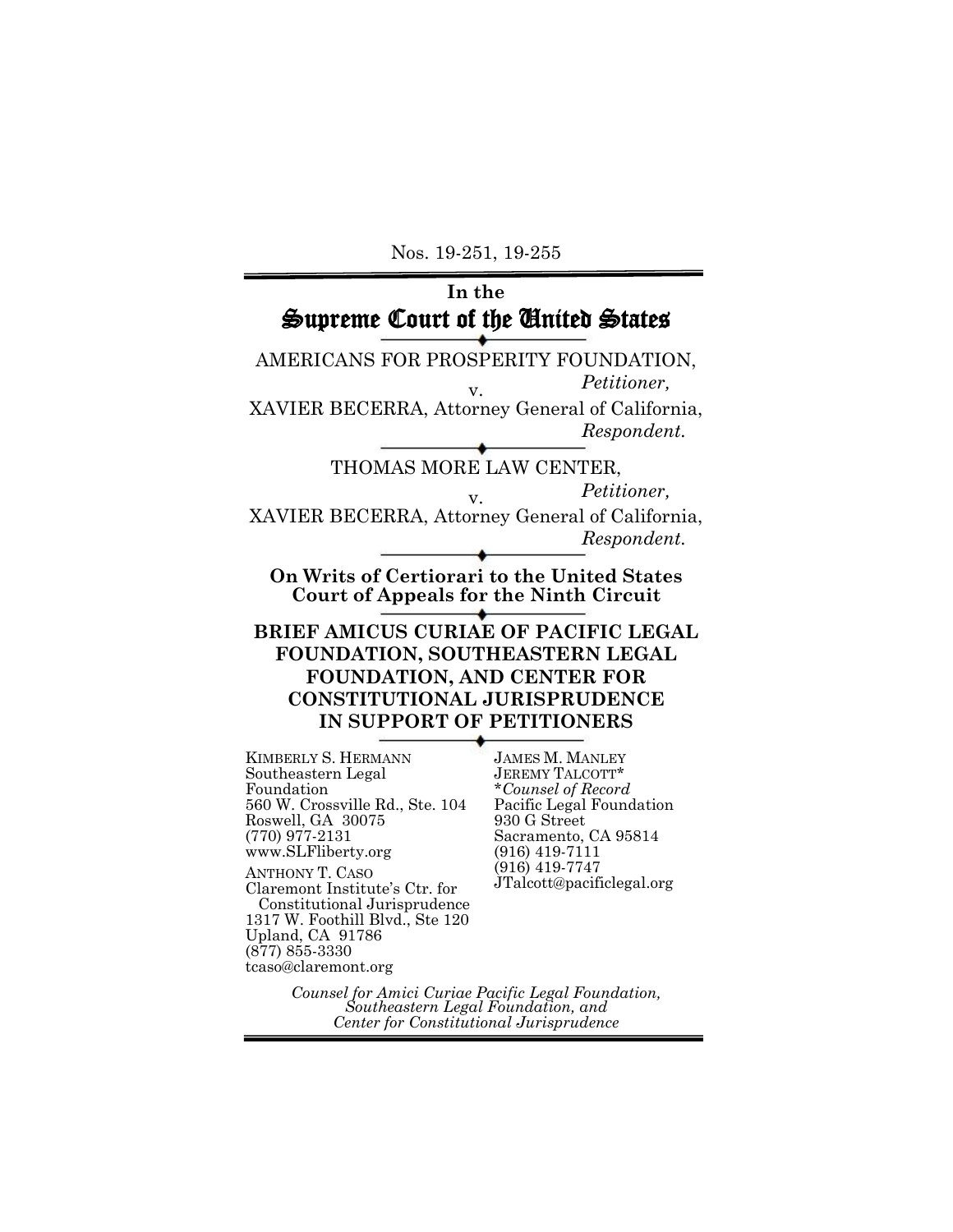### **QUESTION PRESENTED**

Whether the exacting scrutiny this Court has long required of laws that abridge the freedoms of speech and association outside the election context—as called for by *NAACP v. Alabama ex rel. Patterson*, 357 U.S. 449 (1958), and its progeny—can be satisfied absent any showing that a blanket governmental demand for the individual identities and addresses of major donors to private nonprofit organizations is narrowly tailored to an asserted law-enforcement interest.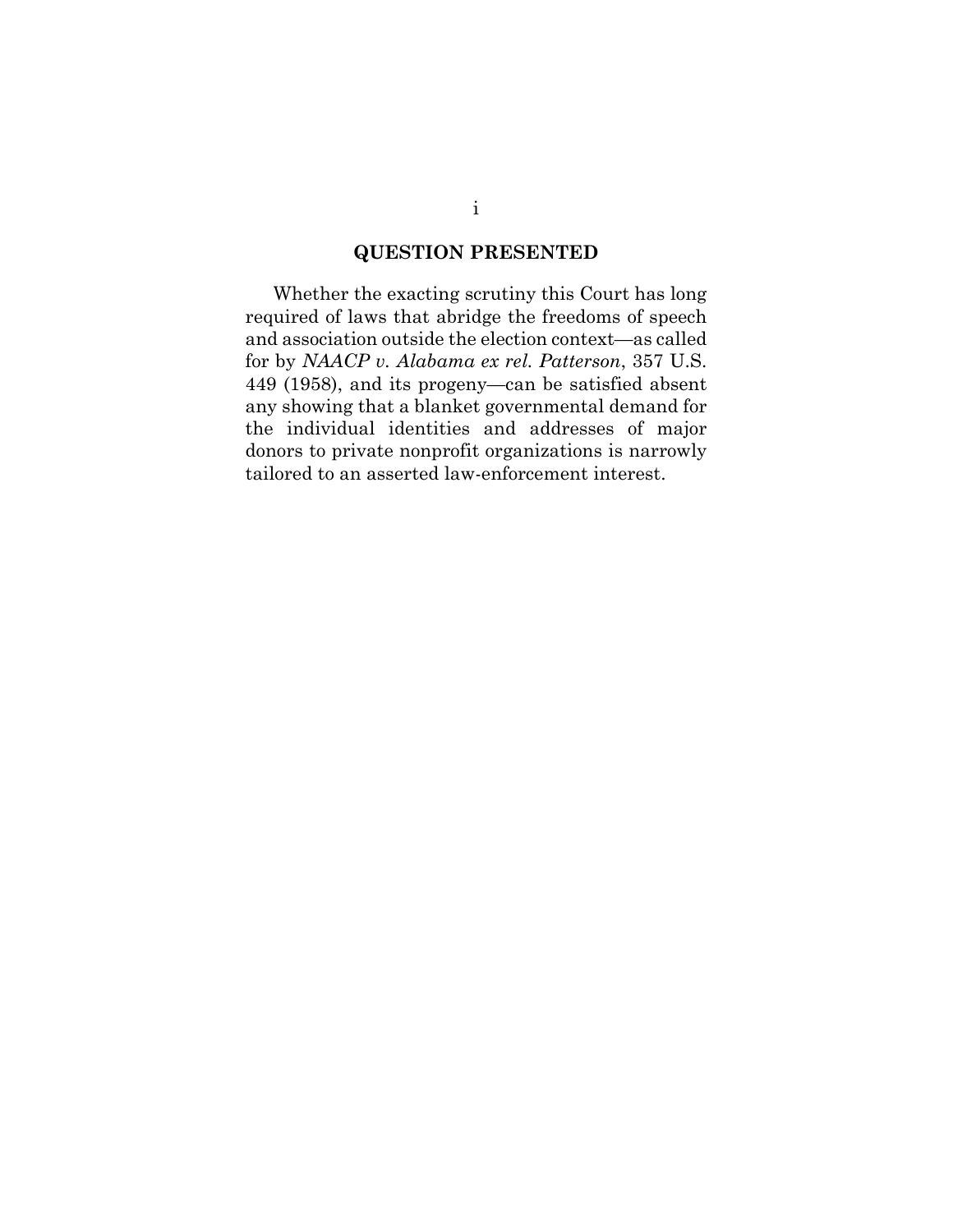# **TABLE OF CONTENTS**

# **Page(s)**

| <b>IDENTITY AND</b><br>INTEREST OF AMICI CURIAE 1                                                                                                                                                                                                              |
|----------------------------------------------------------------------------------------------------------------------------------------------------------------------------------------------------------------------------------------------------------------|
| <b>INTRODUCTION AND</b>                                                                                                                                                                                                                                        |
|                                                                                                                                                                                                                                                                |
| L.<br>THE ABILITY TO SPEAK AND<br>ASSOCIATE ANONYMOUSLY IS A<br><b>TRADITIONAL AND IMPORTANT</b><br>CONSTITUTIONAL PROTECTION THAT<br>REMAINS VITAL IN THE MODERN AGE 6<br>A. Anonymous Speech and Association Were<br>Widespread at the Time of the Founding6 |
| B. Forced Disclosure Remains a Substantial                                                                                                                                                                                                                     |
| II.<br><b>INFRINGING THE RIGHT TO</b><br>ANONYMOUS SPEECH AND ASSOCIATION<br>REQUIRES A COMPELLING INTEREST,<br>AND GENERAL INVESTIGATORY<br>INTERESTS ARE NOT SUFFICIENT 16                                                                                   |

ii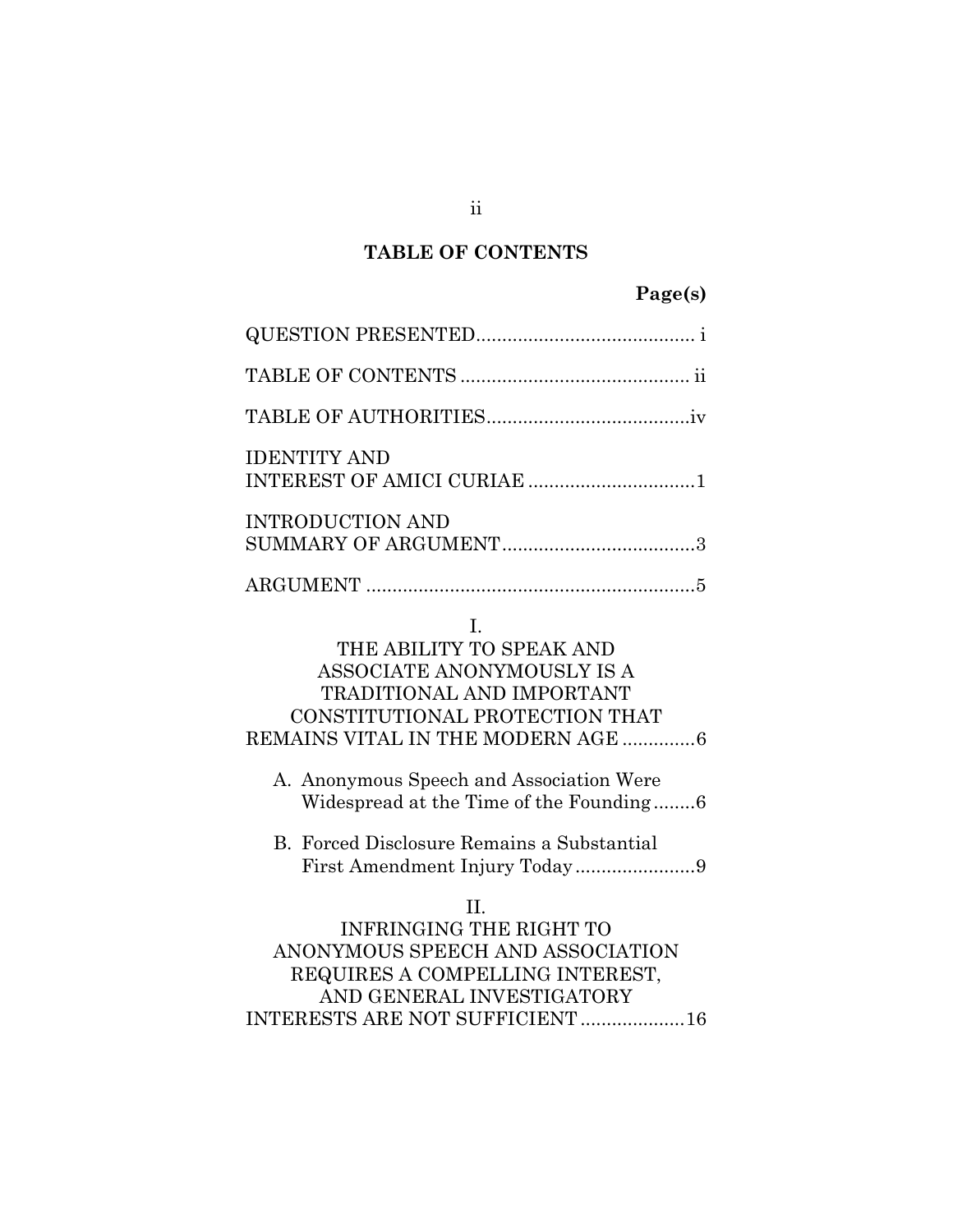| A. This Court's Jurisprudence         |
|---------------------------------------|
| Establishes the Need for a Compelling |
| Government Interest Before Requiring  |
| Disclosure of Charitable Donations17  |
| B. California's Asserted Interest     |
| in General Law Enforcement            |
|                                       |
| CONCLUSION.                           |

iii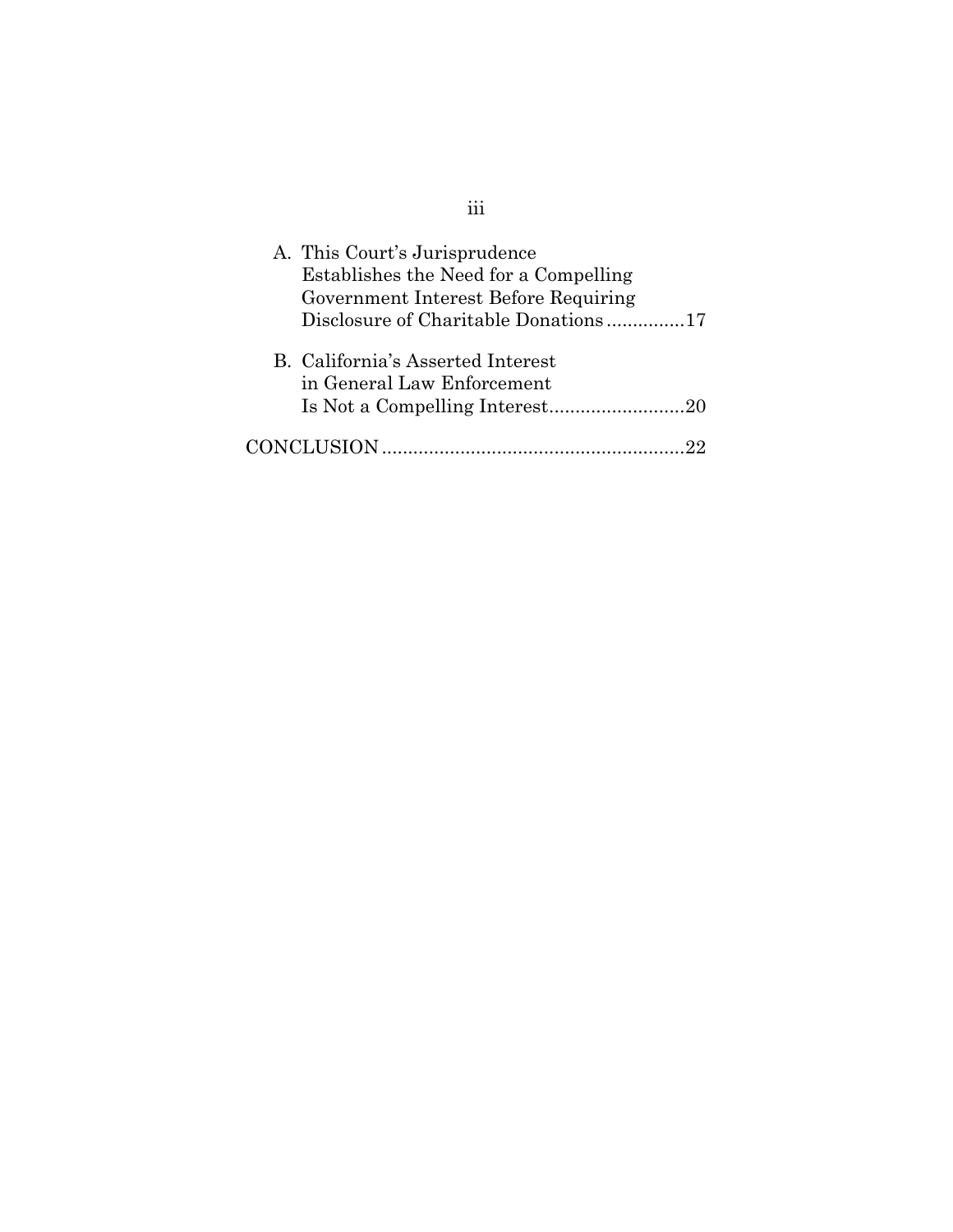### **TABLE OF AUTHORITIES**

**Page(s)**

### **Cases**

| Americans for Prosperity Found. v. Harris,<br>182 F. Supp. 3d 1049 (C.D. Cal. 2016),<br>rev'd and vacated sub nom. Americans<br>for Prosperity Found. v. Becerra,<br>903 F.3d 1000 (9th Cir. 2018),<br>cert. granted No. 19-251, |
|----------------------------------------------------------------------------------------------------------------------------------------------------------------------------------------------------------------------------------|
|                                                                                                                                                                                                                                  |
| Bates v. City of Little Rock,                                                                                                                                                                                                    |
|                                                                                                                                                                                                                                  |
| Buckley v. Valeo, 424 U.S. 1 (1976) 18-19                                                                                                                                                                                        |
| Center for Competitive Politics v. Harris,                                                                                                                                                                                       |
| Citizens United v. Fed. Election Comm'n,                                                                                                                                                                                         |
| City of Los Angeles v. Patel,                                                                                                                                                                                                    |
|                                                                                                                                                                                                                                  |
| Friedrichs v. California Teachers Ass'n,                                                                                                                                                                                         |
| Gibson v. Fla. Legislative Investigation Comm.,                                                                                                                                                                                  |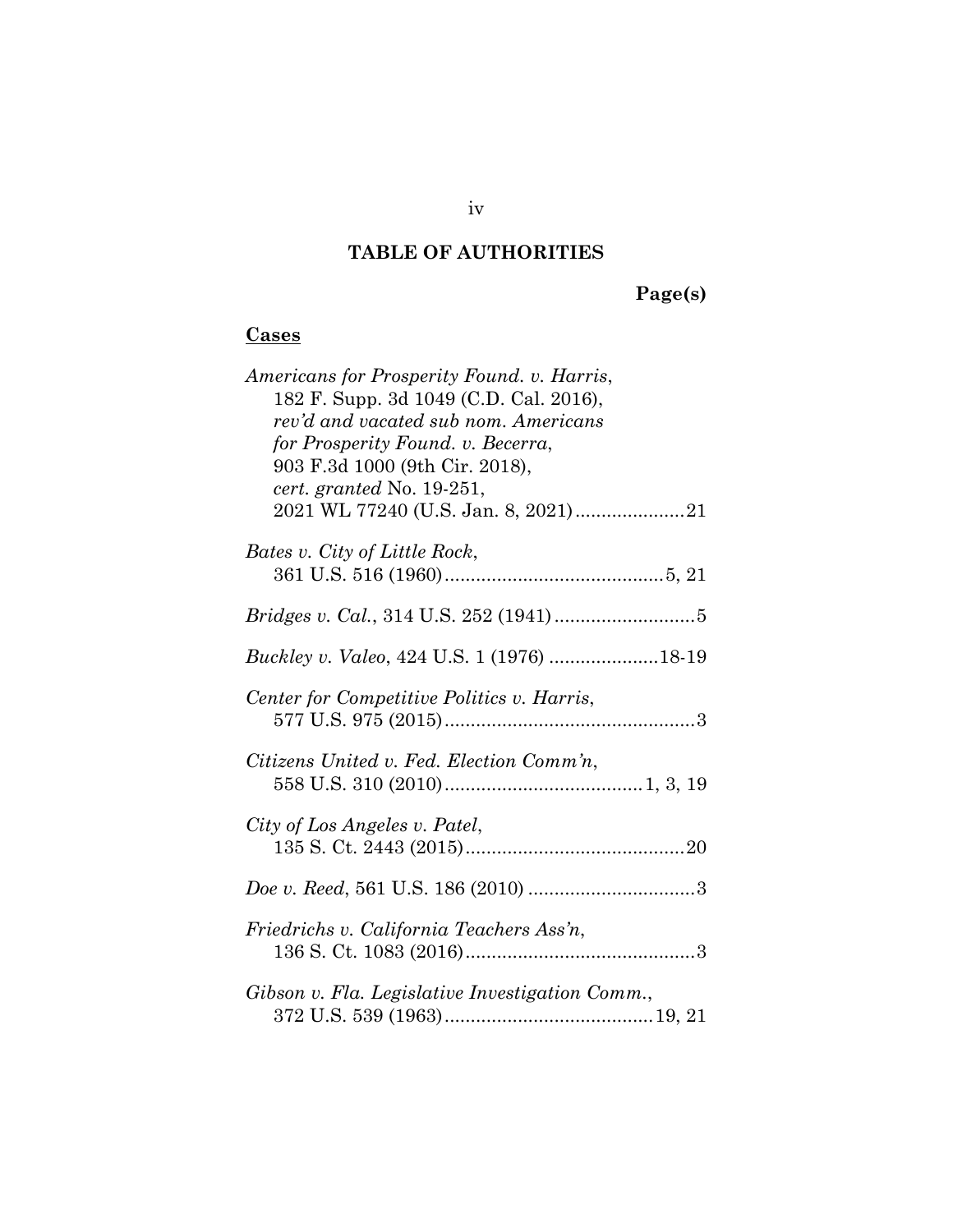| Louisiana ex rel. Gremillion v. Nat'l Ass'n<br>for the Advancement of Colored People,                              |
|--------------------------------------------------------------------------------------------------------------------|
| Janus v. Am. Fed'n of State, Cty., $\&$<br>Mun. Employees, Council 31,                                             |
| McConnell v. Fed. Election Comm'n,<br>540 U.S. 93 (2003), overruled in part<br>by Citizens United v. Fed. Election |
| McCutcheon v. Fed. Election Comm'n,                                                                                |
| McIntyre v. Ohio Elections Comm'n,                                                                                 |
| Minnesota Voters All. v. Mansky,                                                                                   |
| Nat'l Ass'n for Advancement of Colored<br>People v. State of Ala. ex rel. Patterson,                               |
| National Inst. of Family & Life<br>Advocates v. Becerra,                                                           |
| National Org. for Marriage, Inc. v. Geiger,                                                                        |
| National Org. for Marriage, Inc. v. United States,<br>24 F. Supp. 3d 518 (E.D. Va. 2014) 3                         |

v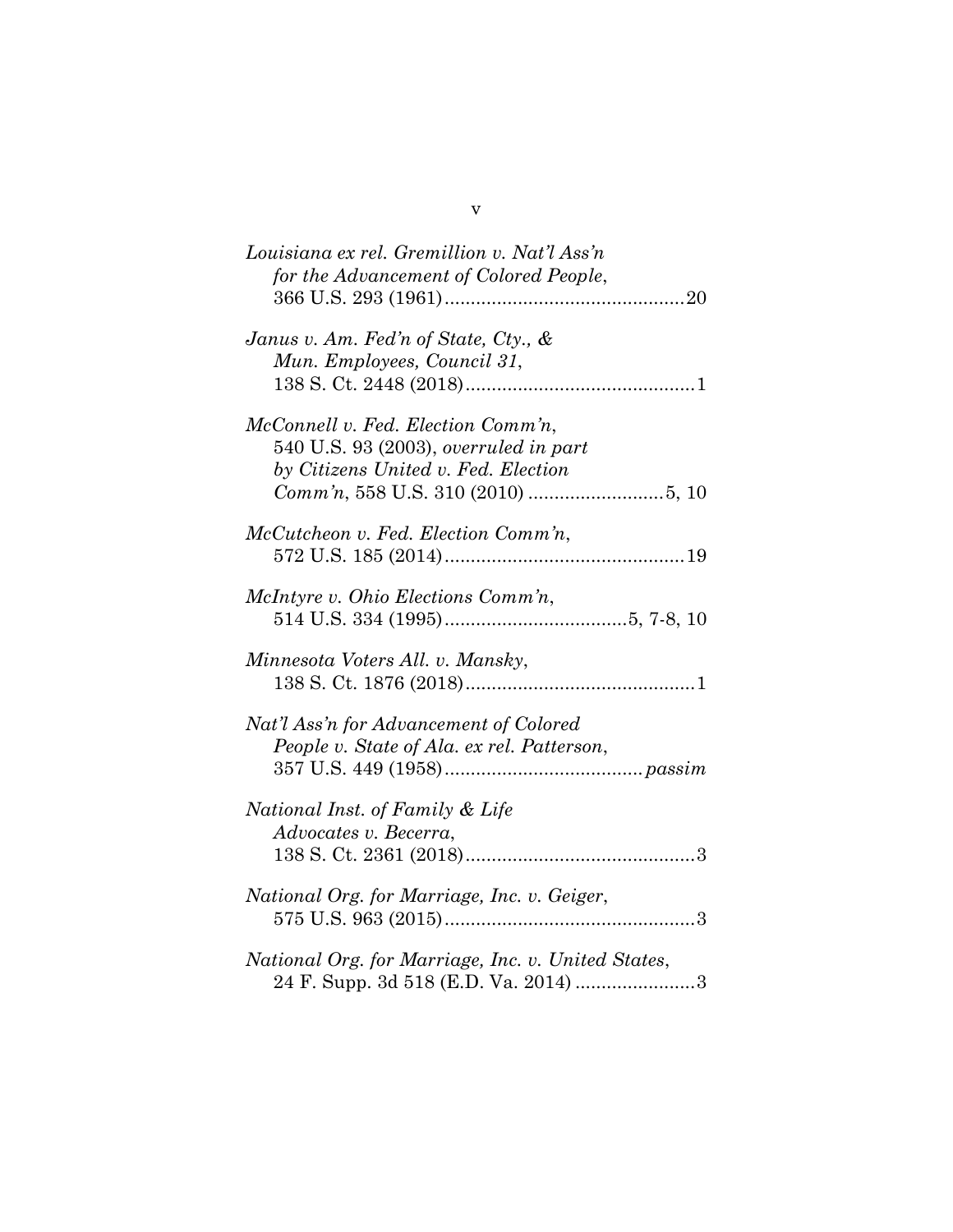| Parents Involved in Cmty. Sch. v.<br>Seattle Sch. Dist. No. 1,                                                                         |
|----------------------------------------------------------------------------------------------------------------------------------------|
| ProtectMarriage.com—Yes on 8 v. Bowen,<br>752 F.3d 827 (9th Cir. 2014),<br>cert. denied sub nom.<br>$ProtectMarriage.com$ -Yes on 8 v. |
| Reed v. Town of Gilbert, Ariz.,                                                                                                        |
|                                                                                                                                        |
| Roberts v. U.S. Jaycees, 468 U.S. 609 (1984) 3                                                                                         |
| Sweezy v. N.H. by Wyman, 354 U.S. 234 (1957)20                                                                                         |
|                                                                                                                                        |
| True the Vote v. Lois Lerner,                                                                                                          |
| United States v. Playboy Entm't Grp., Inc.,                                                                                            |
| Williams-Yulee v. Fla. Bar,                                                                                                            |
| <b>Miscellaneous</b>                                                                                                                   |

| Abramowitz, Rachel, Film fest director resigns, |  |
|-------------------------------------------------|--|
| LA Times (Nov. 26, 2008),                       |  |
| http://articles.latimes.com/2008/nov/26/        |  |
| entertainment/etraddo nresigns2612              |  |
|                                                 |  |

vi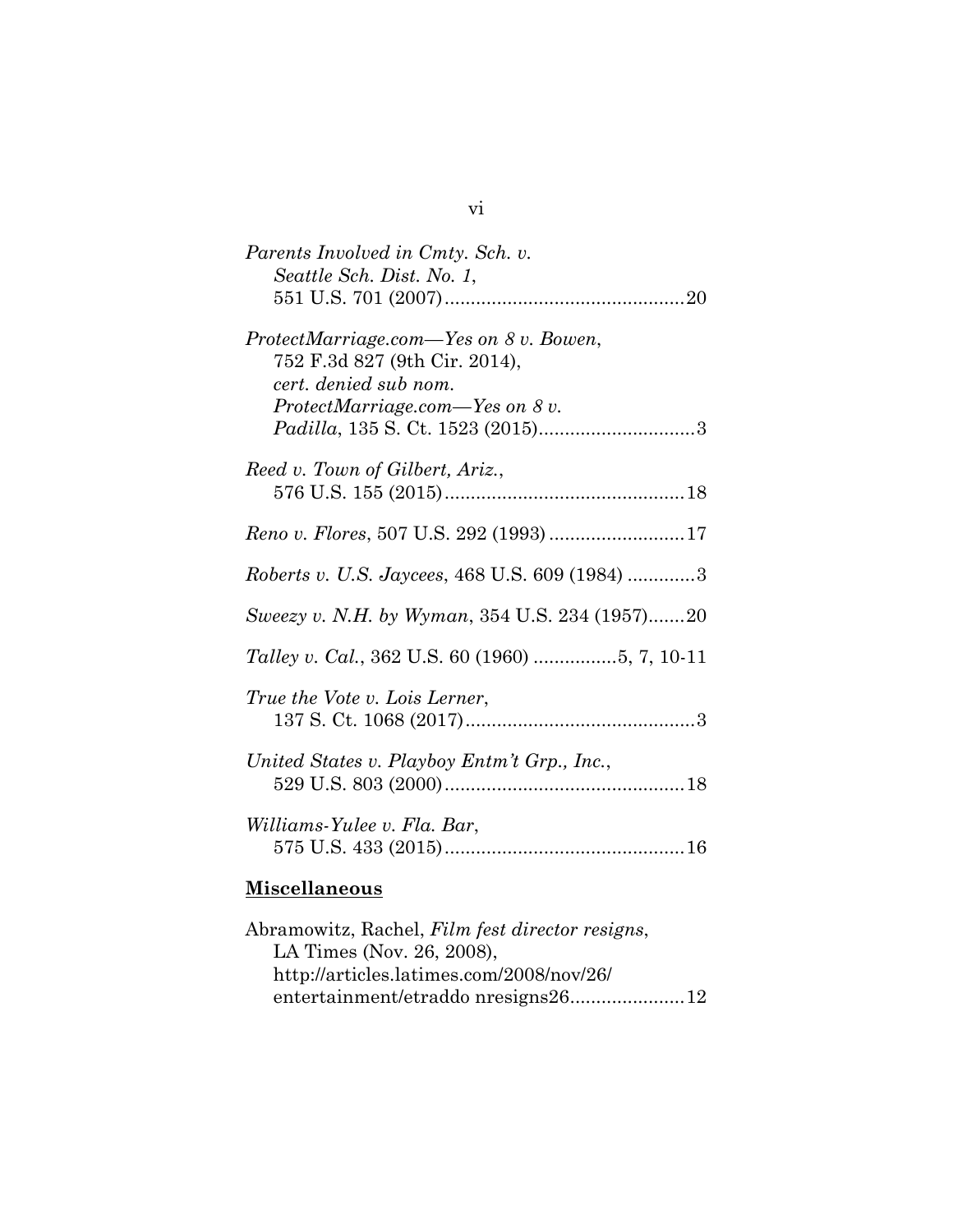# vii

| Akers, Merry Ann, Kerry Puts GOP Donor<br>On Defensive, Wash. Post (Feb. 29, 2007),<br>https://www.washingtonpost.com/archive/<br>politics/2007/02/28/kerry-puts-gop-donor-<br>on-defensive/3fac9e1d-9f76-4d56-98dc- |
|----------------------------------------------------------------------------------------------------------------------------------------------------------------------------------------------------------------------|
| Associated Press, Pro forma sessions block<br>Bush, Politico (May 24, 2008),<br>https://www.politico.com/story/2008/05/<br>pro-forma-sessions-block-bush-01059614                                                    |
| Bird, Kai & Sherwin, Martin J., American<br>Prometheus: The Triumph and Tragedy                                                                                                                                      |
| Boehm, Eric, IRS audit reveals leaks of<br>taxpayers' private information (Oct. 2, 2014),<br>http://watchdog.org/174747/irs audit                                                                                    |
| Carlton, Jim, Gay Activists Boycott Backers<br>of Prop 8, Wall St. J. (Dec. 27, 2008),<br>http://www.wsj.com/articles/SB123033766                                                                                    |
| Chapin, Bradley, Colonial and Revolutionary<br>Origins of the American Law of Treason, The<br>William and Mary Quarterly, Jan. 19609-10                                                                              |
| Chideya, Farai, Data Theft Today Poses<br>Indefinite Threat of "Future Harm",<br>The Intercept (June 12, 2015),<br>https://theintercept.com/2015/06/12/data<br>breach threat of futu re harm/13                      |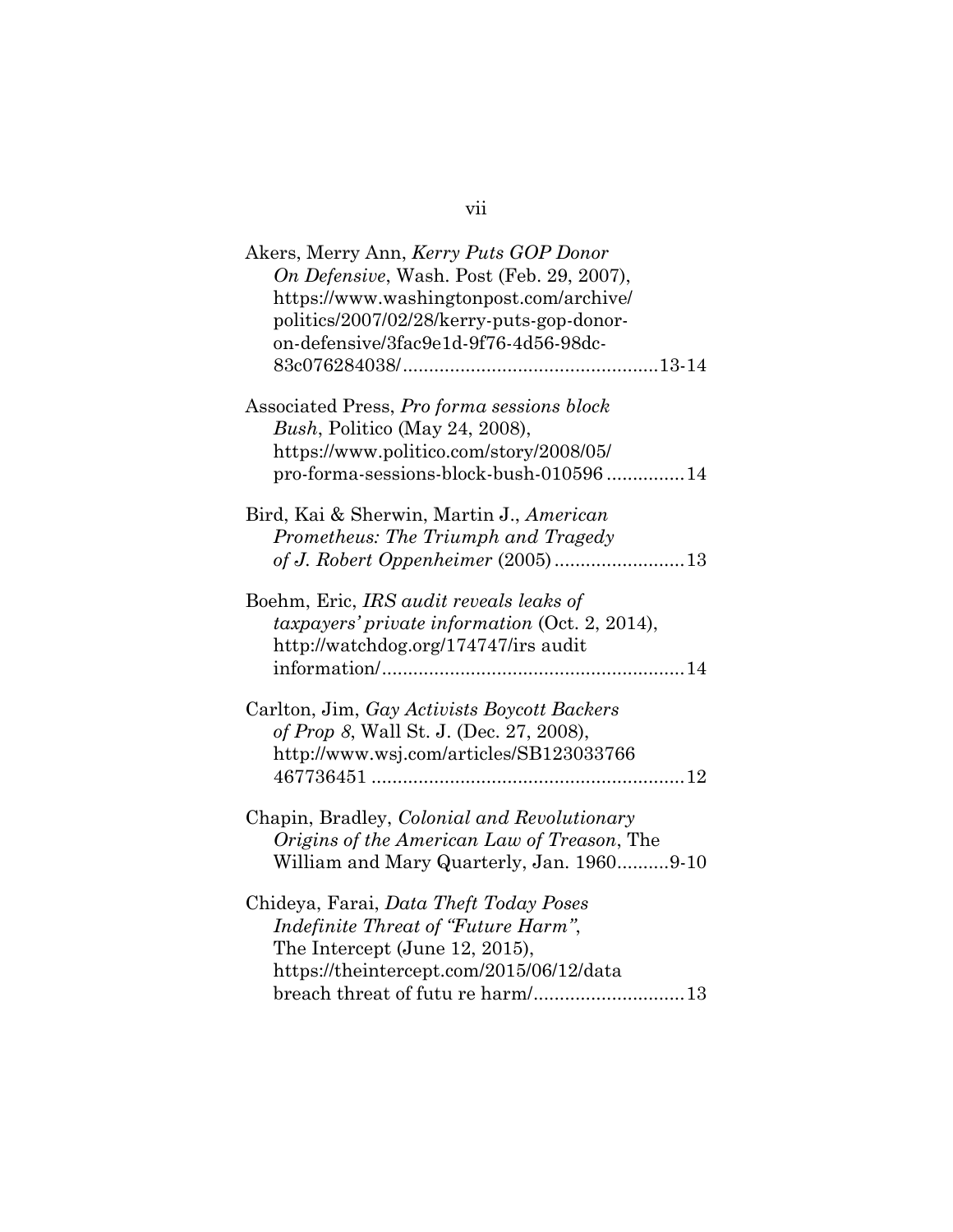### viii

| Chiu, Allyson, 'C'est moi': Mitt Romney            |
|----------------------------------------------------|
| <i>admits to running secret Twitter</i>            |
| account under the alias Pierre                     |
|                                                    |
| D'Emilio, John, Sexual Politics, Sexual            |
| Communities: The Making of a                       |
| Homosexual Minority in the United                  |
|                                                    |
| Dunbar, Paul Lawrence, <i>Hidden in</i>            |
| Plain Sight: African American Secret               |
| Societies and Black Freemasonry, 16                |
| Journal of African American Studies                |
|                                                    |
|                                                    |
| Graft, Auralice, et al., <i>Eightmaps.com: The</i> |
| unintended negative consequences of open           |
| data, Open Data's Impact (Jan. 2016),              |
| https://odimpact.org/files/case-studies-us-        |
|                                                    |
|                                                    |
| Hall, Peter Dobkin, A Historical Overview of       |
| Philanthropy, Voluntary Associations, and          |
| Nonprofit Organizations in the United              |
| States, 1600–2000, in The Nonprofit Sector         |
| (W.W. Powell $\&$ R. Steinberg eds.,               |
|                                                    |
|                                                    |
| Harvey Klehr & John Earl Haynes, The               |
| Communist Party of the United States               |
| and the Committees of Correspondence, in           |
| The Communist Experience in America: A             |
|                                                    |
|                                                    |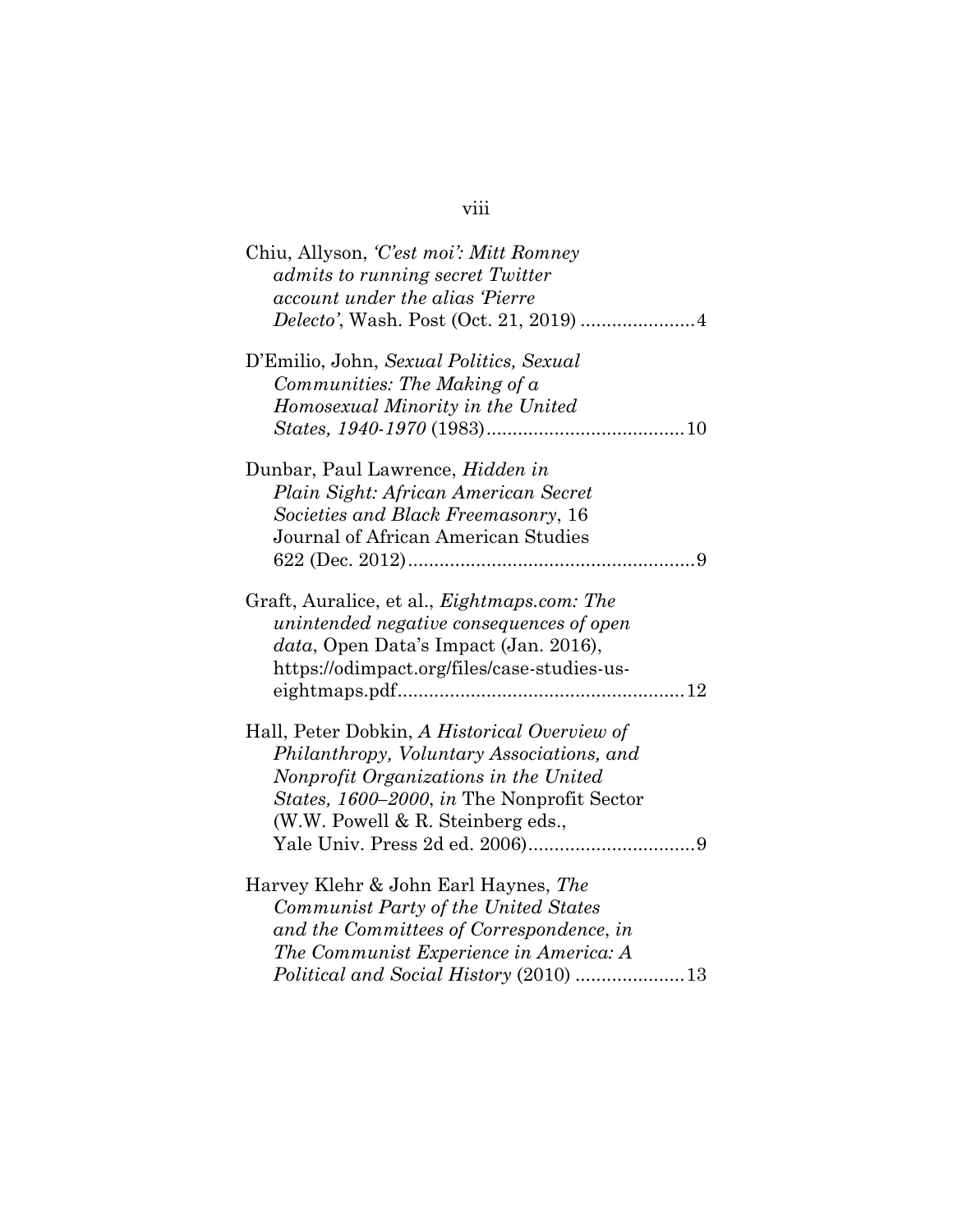| Lambert, Paul F., <i>Pennsylvania History</i> :<br>A Journal of Mid-Atlantic Studies,                                                                                                                                                                                     |
|---------------------------------------------------------------------------------------------------------------------------------------------------------------------------------------------------------------------------------------------------------------------------|
| Markay, Lachlan, Federal Judge Orders IRS<br>to Disclose WH Requests for Taxpayer Info,<br>The Wash. Free Beacon (Aug. 31, 2015),<br>https://freebeacon.com/issues/federal-judge-<br>orders-irs-to-discl ose-wh-requests-for-                                             |
| Martin, Jason A. & Fargo, Anthony L.,<br>Anonymity as a Legal Right: Where and Why<br>It Matters, 16 N.C. J. L. & Tech. 311 (2015)4                                                                                                                                       |
| Mishan, Ligaya, The Long and<br>Tortured History of Cancel Culture,<br>The NY Times, Dec. 3, 2020,<br>https://www.nytimes.com/2020/12/03/t-<br>magazine/cancel-culture-history.html 11                                                                                    |
| Montanaro, Domenico, Mitt Romney, Pierre<br>Delecto' And The Strategy Of Anonymously<br><i>Criticizing Trump</i> , NPR (Oct 21, 2019),<br>https://www.npr.org/2019/10/21/771873287<br>/mitt-romney-pierre-delecto-and-the-<br>strategy-of-anonymously-criticizing-trump11 |
| Natelson, Robert G., Does "The Freedom<br>of the Press" Include a Right to<br>Anonymity? The Original Meaning,<br>9 NYU J.L. & Liberty 160 (2015) 6-7                                                                                                                     |

# ix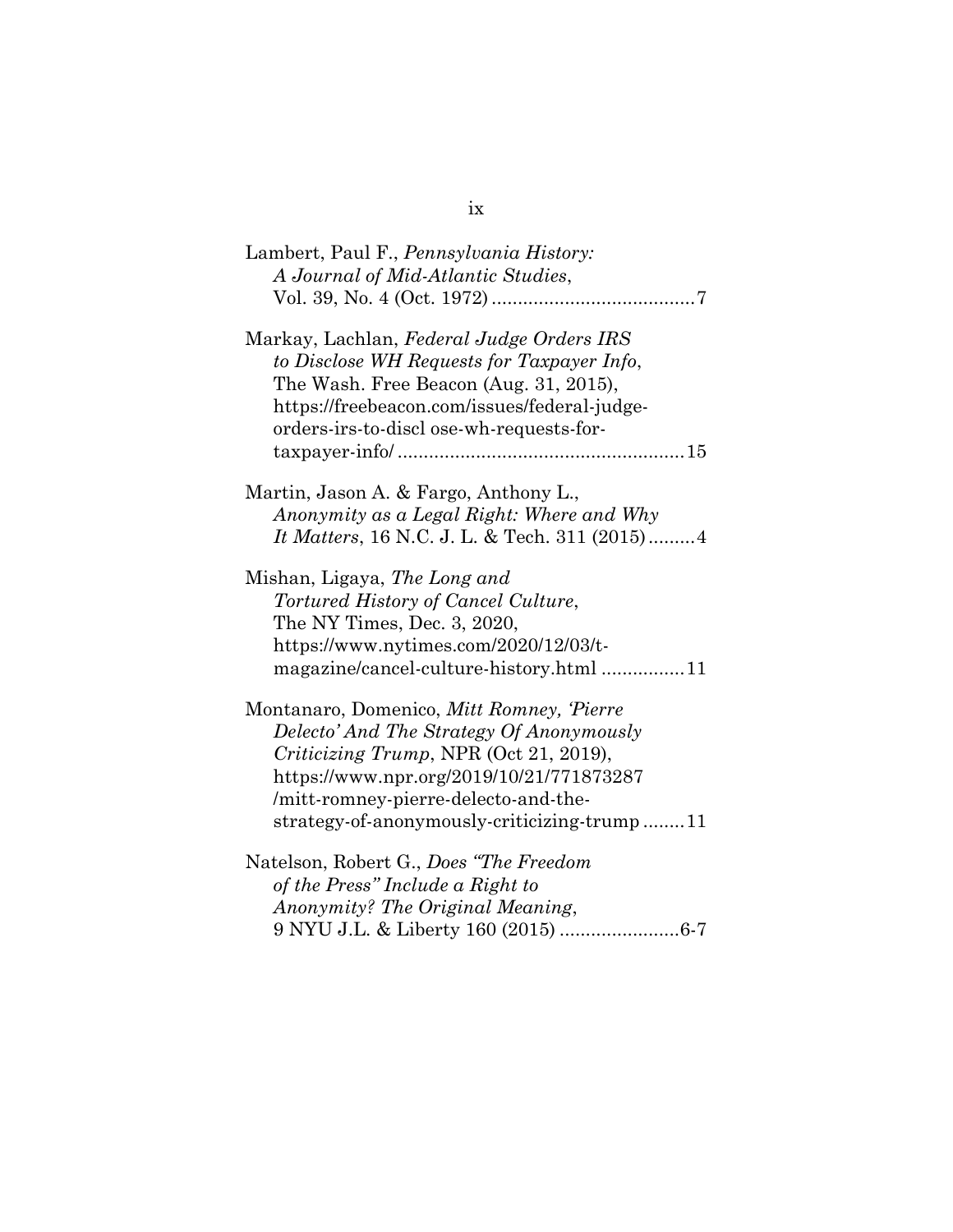| Overby, Peter, IRS Apologizes for Aggressive<br>Scrutiny of Conservative Groups, NPR<br>(Oct. 27, 2017),<br>https://www.npr.org/2017/10/27/560308997/<br>irs-apologizes-for-aggressive-scrutiny-of-<br>$conservative\text{-}groups \dots \dots \dots \dots \dots \dots \dots \dots \dots \dots \dots \dots \dots 15$                         |
|----------------------------------------------------------------------------------------------------------------------------------------------------------------------------------------------------------------------------------------------------------------------------------------------------------------------------------------------|
| Richard H. Fallon, Jr., Strict Judicial Scrutiny,<br>54 UCLA L. Rev. 1267 (2007)17-18                                                                                                                                                                                                                                                        |
| <b>Scott Eckern Releases Statement and Announces</b><br>Resignation as Artistic Director for California<br><i>Musical Theatre, broadwayworld.com</i><br>(Nov. 12, 2008),<br>http://www.broadwayworld.com/<br>los angeles/article/Scott Eckern Releases<br>Statement and Announces Resignation as<br>Artistic Director for California Musical |
| Stinson, Jeffrey, Cyberattacks on State Databases<br><i>Escalate</i> , Stateline (Oct. 2, 2014),<br>http://www.pewtrusts.org/en/research<br>and analysis/blogs/stateline/2014/10/02/<br>cyberattacks on state databases escalate 14                                                                                                          |
| Wachob, Luke, Protecting Anonymous Speech<br>Used to be 'Common Sense', Institute for Free<br>Speech (Jan. 10, 2014),<br>https://www.ifs.org/blog/protecting-<br>anonymous-speech-used-to-be-common-sense/7                                                                                                                                  |
| Wilson, Barrett, I was the Mob Until the Mob<br>Came for Me, Quillette (July 14, 2018),<br>https://quillette.com/2018/07/14/i-was-<br>the-mob-until-the-mob-c ame-for-me/11                                                                                                                                                                  |

x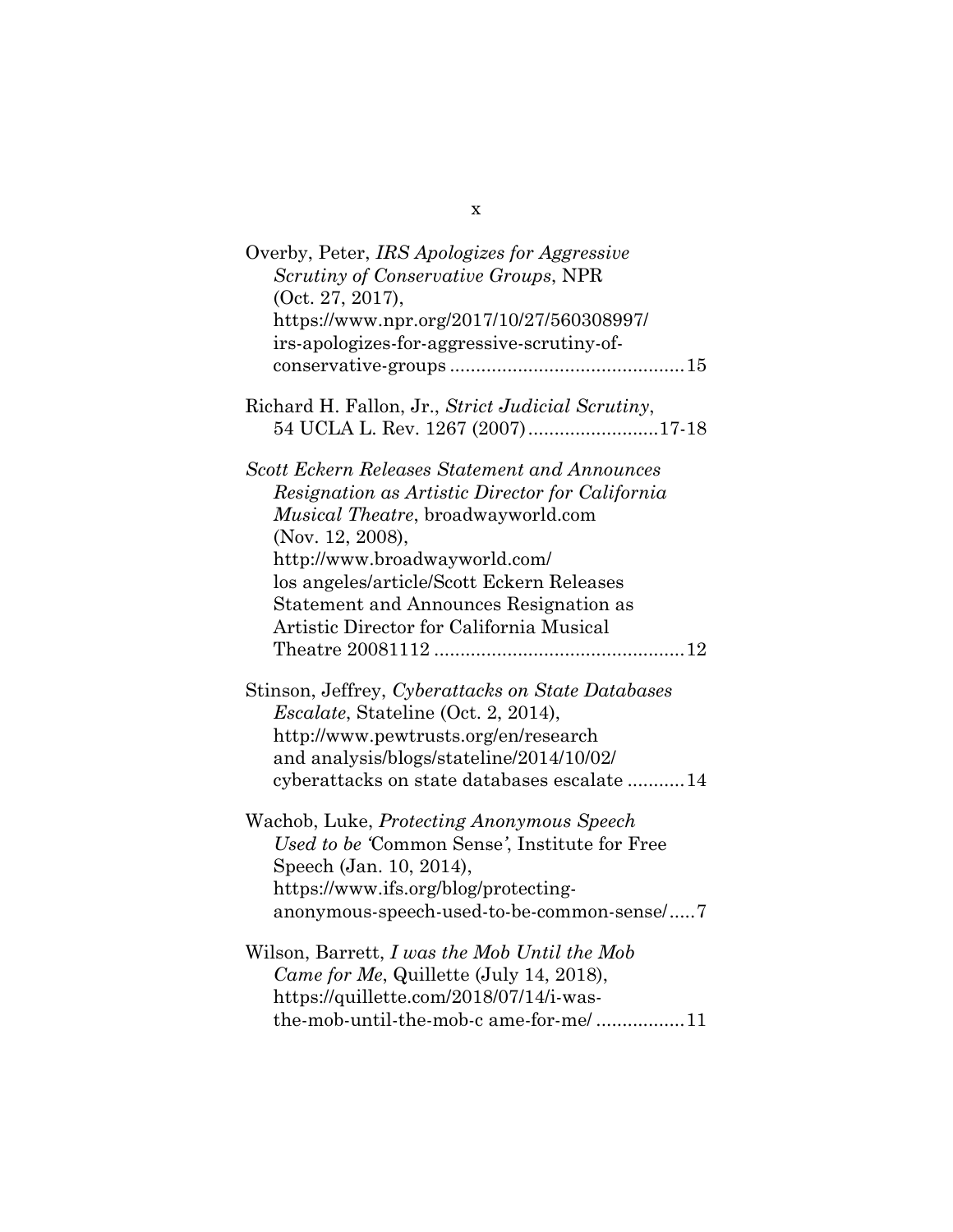| Young, Henry J., Treason and Its Punishment in |
|------------------------------------------------|
| <i>Revolutionary Pennsylvania</i> , 90 The Pa. |
|                                                |
|                                                |

| Zimpfer, Travis, Major GOP donor pushes others |  |
|------------------------------------------------|--|
| towards Hawley for Senate run, Missouri Times  |  |
| (June 23, 2017), https://themissouritimes.com/ |  |
| major-gop-donor-pushes-others-towards-         |  |
|                                                |  |

# **Court Rules**

# xi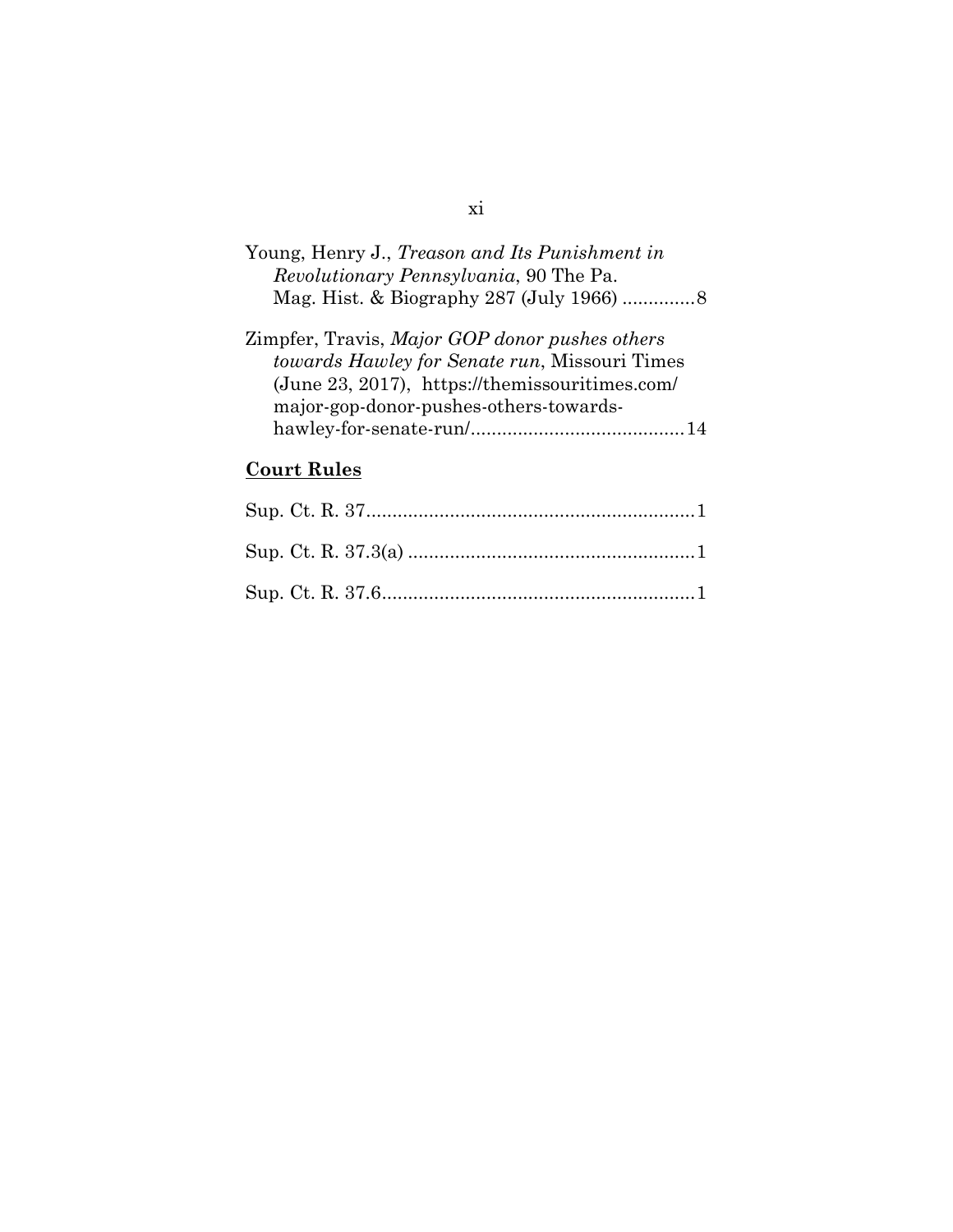#### <span id="page-12-3"></span>**IDENTITY AND INTEREST OF AMICI CURIAE**

Pursuant to Supreme Court Rule 37, Pacific Legal Foundation (PLF), The Center for Constitutional Jurisprudence, and the Southeastern Legal Foundation respectfully submit this brief amicus curiae in support of Petitioners.[1](#page-12-4)

Pacific Legal Foundation advocates and litigates in defense of the ideas of a free society, including limited constitutional government, private property rights, free enterprise, and other values that, although crucial, are often politically unpopular. Founded in 1973, Pacific Legal Foundation was the nation's first public interest legal foundation devoted to such issues, and it defends those principles in state and federal courts nationwide. PLF has participated in several cases before this Court on matters affecting the public interest, including issues of free speech and association. *See, e.g.*, *Minnesota Voters All. v. Mansky*, 138 S. Ct. 1876 (2018) (representing petitioners); *Janus v. Am. Fed'n of State, Cty., & Mun. Employees, Council 31*, 138 S. Ct. 2448 (2018); *and Citizens United v. Fed. Election Comm'n*, 558 U.S. 310 (2010). Individual donations give PLF the ability to fulfill its mission to protect countless individuals whose liberty is threatened by burdensome laws. PLF, like many

<span id="page-12-4"></span><span id="page-12-2"></span><span id="page-12-1"></span><span id="page-12-0"></span><sup>1</sup> Pursuant to this Court's Rule 37.3(a), all parties have consented to the filing of this brief. Pursuant to Rule 37.6, Amici Curiae affirm that no counsel for any party authored this brief in whole or in part, and no counsel or party made a monetary contribution intended to fund the preparation or submission of this brief. No person other than Amici Curiae, their members, or their counsel made a monetary contribution to its preparation or submission.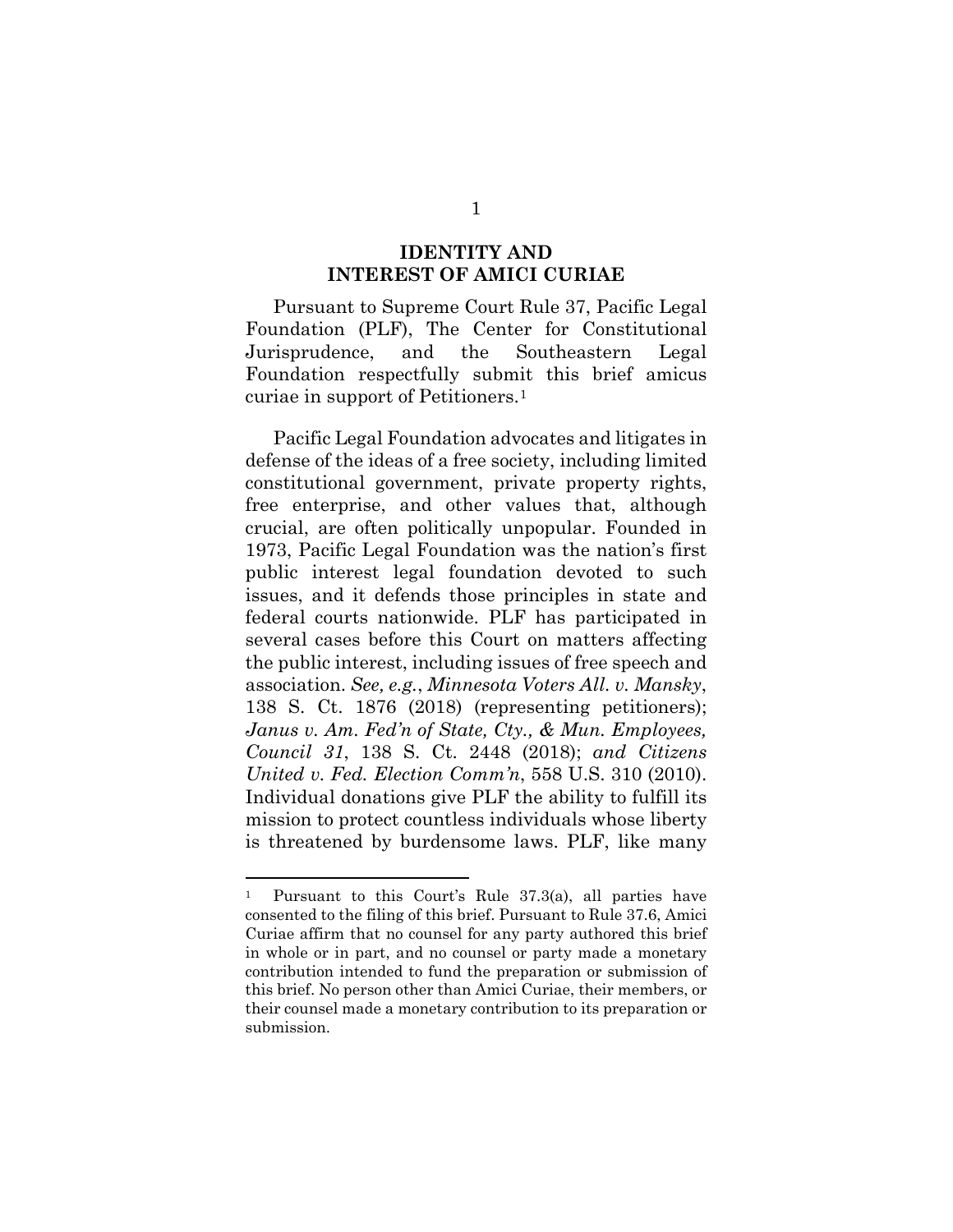nonprofits, is threatened by rules that would force it to disclose private donor information, in violation of the rights of its donors to make private charitable donations. The right of individuals to control their private information is inseparable from their constitutional rights to speak freely and confidentially. Thus, PLF has an interest in ensuring free association and the free flow of ideas.

Southeastern Legal Foundation (SLF), founded in 1976, is a national nonprofit, public interest law firm and policy center that advocates for constitutional individual liberties, limited government, and free enterprise in the courts of law and public opinion. SLF regularly files amicus curiae briefs with and litigates before this Court. Of particular interest here, SLF represents the interests of its donors across the United States who exercise their First Amendment rights to support organizations that articulate and defend their beliefs in courthouses nationwide.

The Center for Constitutional Jurisprudence was established in 1999 as the public interest law arm of the Claremont Institute, the mission of which is to restore the principles of the American Founding to their rightful and preeminent authority in our national life. Those principles include a robust protection of the First Amendment's freedoms of speech and association to ensure that government remains accountable to the people. The Claremont Institute is subject to the unconstitutional rule at issue in this case. In addition to providing counsel for parties at all levels of state and federal courts, the Center has represented parties or participated as amicus curiae before this Court in several cases of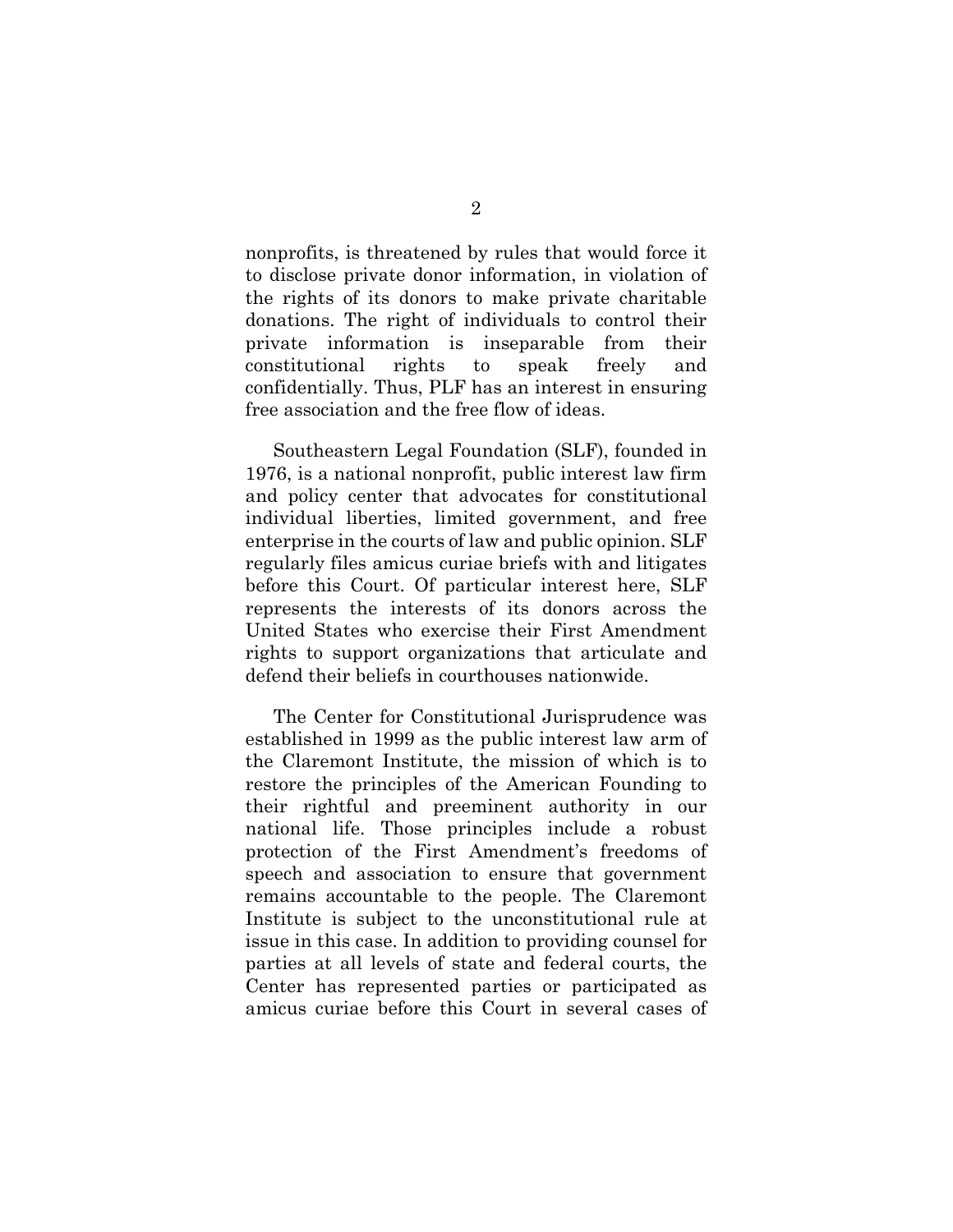<span id="page-14-9"></span><span id="page-14-5"></span><span id="page-14-4"></span><span id="page-14-3"></span><span id="page-14-2"></span><span id="page-14-1"></span><span id="page-14-0"></span>constitutional significance addressing the Constitution's protection of First Amendment rights, including *National Inst. of Family & Life Advocates v. Becerra*, 138 S. Ct. 2361 (2018); *True the Vote v. Lois Lerner*, 137 S. Ct. 1068 (2017); *Friedrichs v. California Teachers Ass'n*, 136 S. Ct. 1083 (2016); *Center for Competitive Politics v. Harris*, 577 U.S. 975 (2015); *National Org. for Marriage, Inc. v. Geiger*, 575 U.S. 963 (2015); *Doe v. Reed*, 561 U.S. 186 (2010); and *Citizens United v. Fed. Election Comm'n*, 558 U.S. 310 (2010). Of particular relevance here, the Center was also counsel for the *ProtectMarriage.com—Yes on 8* committee, which unsuccessfully sought to restrict California's further dissemination of donors to an initiative defining marriage after extensive and welldocumented acts of retaliation and violence against such donors. *ProtectMarriage.com—Yes on 8 v. Bowen*, 752 F.3d 827 (9th Cir. 2014), *cert. denied sub nom. ProtectMarriage.com—Yes on 8 v. Padilla*, 135 S. Ct. 1523 (2015). The Center also served as counsel for the National Organization for Marriage in its suit for damages against the Internal Revenue Service for the IRS's illegal disclosure of the confidential portion of its tax return containing its list of major donors. *National Org. for Marriage, Inc. v. United States*, 24 F. Supp. 3d 518 (E.D. Va. 2014).

#### <span id="page-14-8"></span><span id="page-14-7"></span><span id="page-14-6"></span>**INTRODUCTION AND SUMMARY OF ARGUMENT**

This Court has long recognized that requiring disclosure of membership in a group constitutes a substantial infringement on the freedom of expressive association. *See Roberts v. U.S. Jaycees*, 468 U.S. 609, 622–23 (1984). Accordingly, this Court has required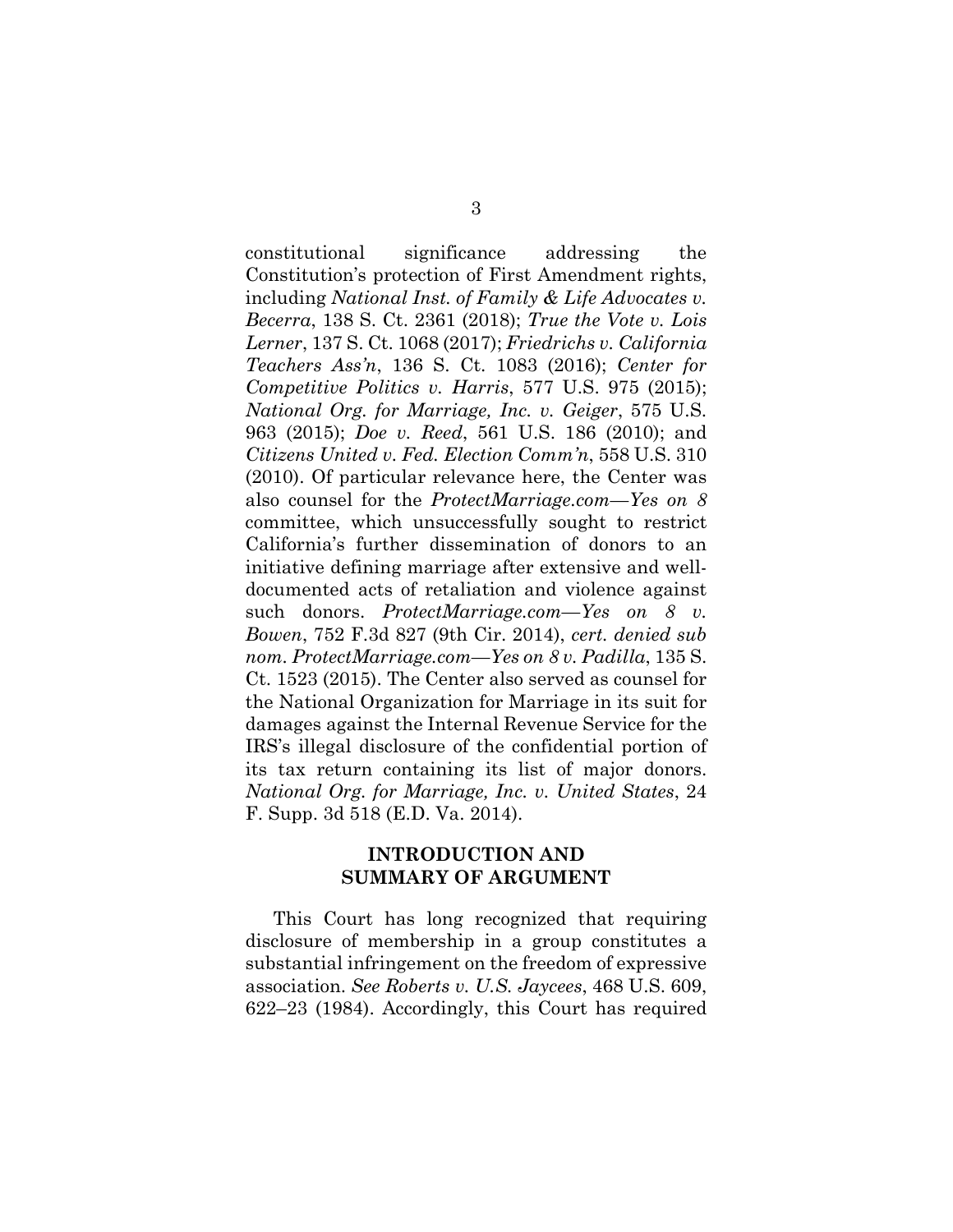<span id="page-15-0"></span>that government assert a sufficiently compelling interest before it may demand such a disclosure. *Nat'l Ass'n for Advancement of Colored People v. State of Ala. ex rel. Patterson*, 357 U.S. 449, 463 (1958) (*NAACP v. Patterson*).

This rigorous protection of the right to anonymously associate is well-justified. From the time of the Founding, anonymous and pseudonymous speech was integral to public discourse, and both were exercised so frequently that they appear to have been the norm, rather than the exception, until well into the mid-eighteenth century. Jason A. Martin & Anthony L. Fargo, *Anonymity as a Legal Right: Where and Why It Matters*, 16 N.C. J. L. & Tech. 311, 318 (2015).

<span id="page-15-2"></span><span id="page-15-1"></span>Over the last two-and-a-half centuries, the means and media used to speak and associate have changed, but the threat of harassment by private citizens and/or government agents remains as present today as it was at the Founding. Even a United States Senator maintained an anonymous Twitter account to share his opinions. Allyson Chiu, *'C'est moi': Mitt Romney admits to running secret Twitter account under the alias 'Pierre Delecto'*, Wash. Post (Oct. 21, 2019). And exposed donors face potentially severe retribution against their businesses and the interruption of valued social and familial connections.

Because anonymous speech and association remain critical for ensuring robust dialogue, this Court has carefully guarded the rights to speak and associate anonymously, requiring compelling justifications for government actions that force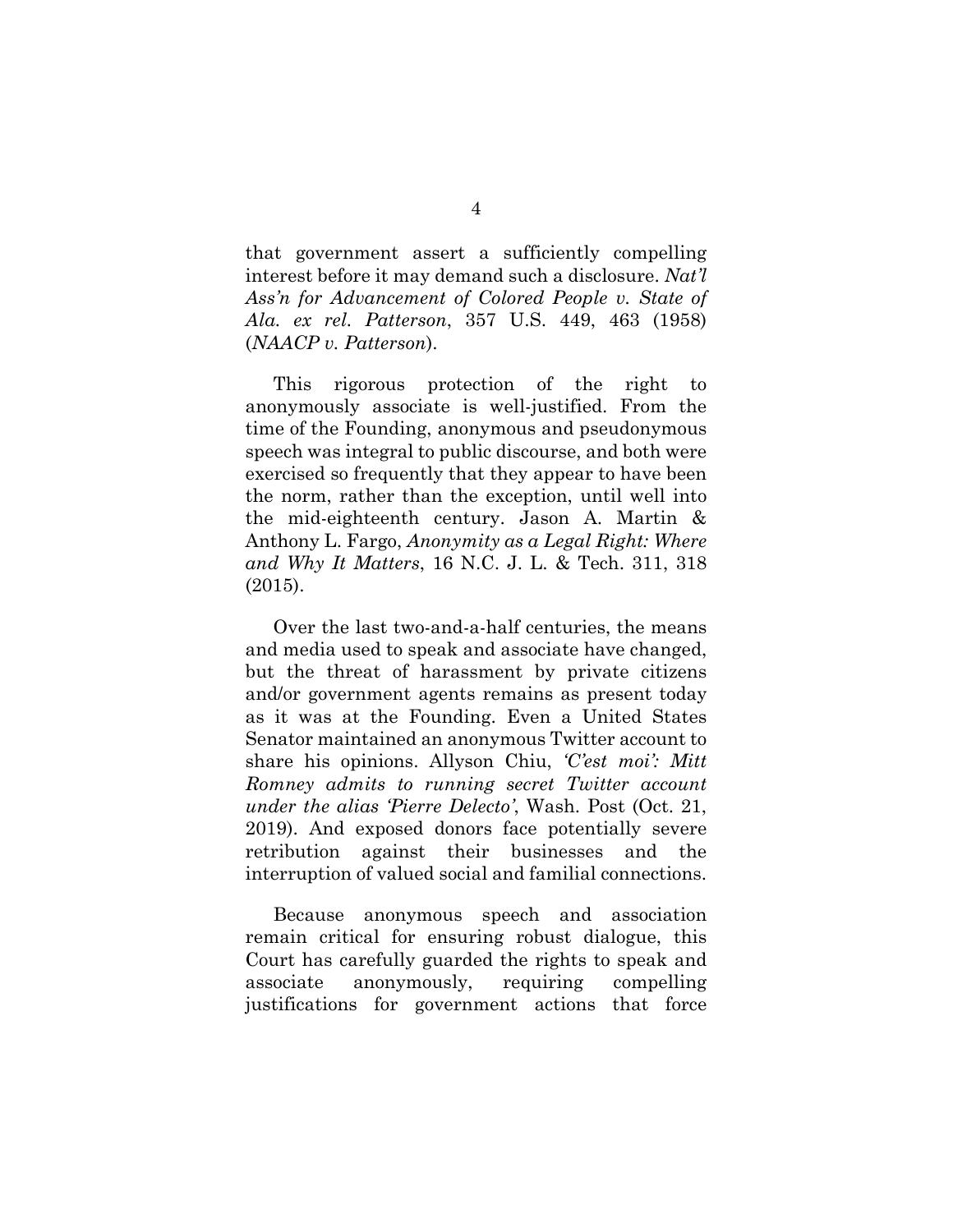disclosure of member or donor identities. In this case, the Ninth Circuit ignored this precedent, upholding California's disclosure requirement despite only general assertions of law enforcement efficiency. This Court must not "allow[] the established right to anonymous speech to be stripped away based on the flimsiest of justifications." *McConnell v. Fed. Election Comm'n*, 540 U.S. 93, 276 (2003) (Thomas, J., dissenting), *overruled in part by Citizens United v. Fed. Election Comm'n*, 558 U.S. 310 (2010). This Court must reverse the Ninth Circuit and reaffirm the importance of rigorous protections for free speech, one of "the most cherished policies of our civilization." *Bridges v. Cal.*, 314 U.S. 252, 260 (1941).

#### <span id="page-16-3"></span><span id="page-16-2"></span><span id="page-16-0"></span>**ARGUMENT**

<span id="page-16-4"></span><span id="page-16-1"></span>Our nation's history includes a long tradition of anonymous speech and association as vital components of social discourse. *See McIntyre v. Ohio Elections Comm'n*, 514 U.S. 334, 341–43 (1995) (discussing the history of anonymous speech in Britain and America). At the time of the Founding of the United States, anonymous speech and association were ubiquitous and valued components of the political discourse. Accordingly, the rights to speak and associate anonymously have been recognized as encompassed within the protections of free speech and the press protected by the First Amendment. *See Talley v. Cal.*, 362 U.S. 60, 65 (1960) (recognizing right to speak anonymously); *Bates v. City of Little Rock*, 361 U.S. 516, 523 (1960) (protecting right of association from forced disclosure of membership lists). These valuable rights are imperiled when government can force disclosure of membership or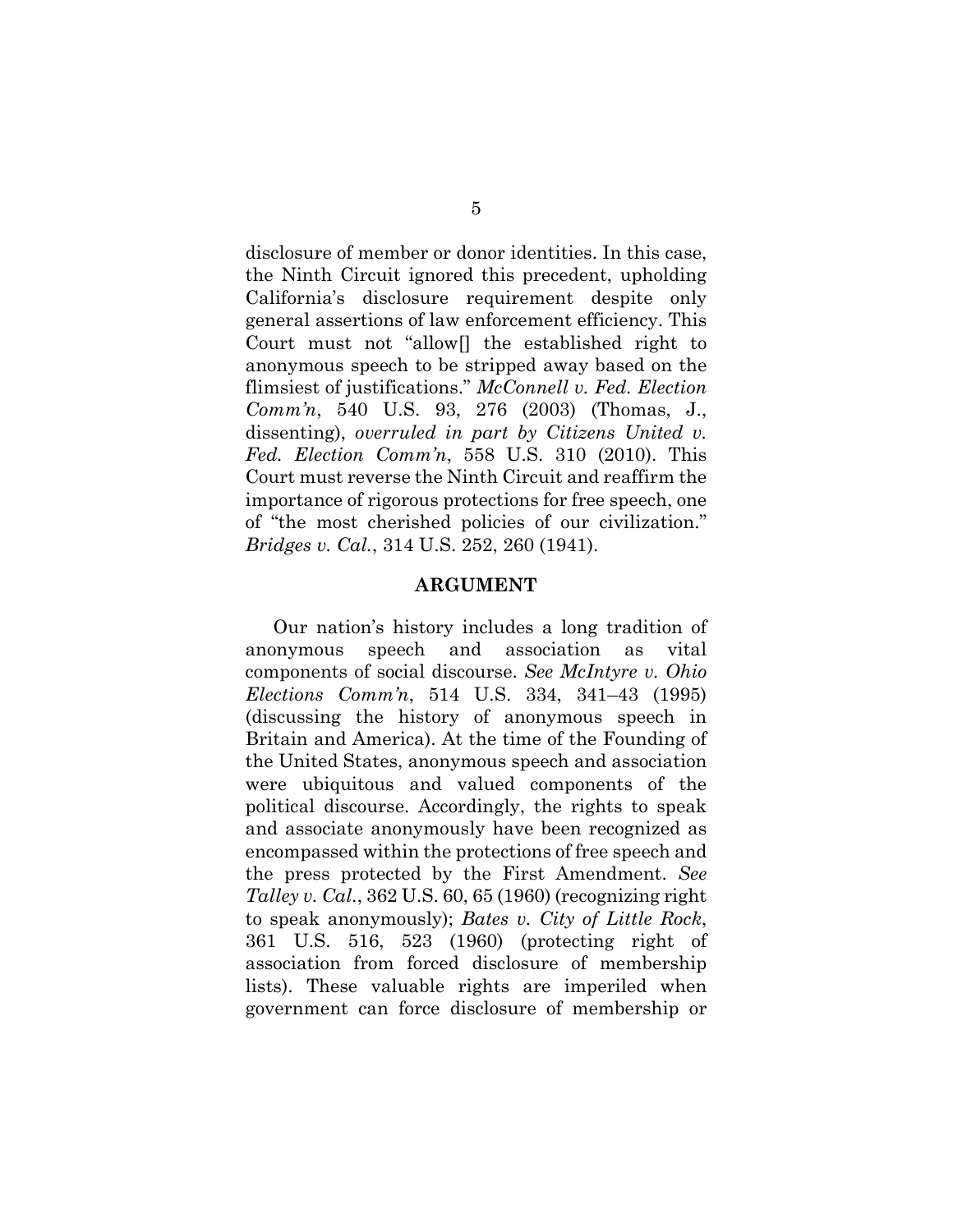donor lists, and doubly so when it can do so based on the type of generalized, suspicionless lawenforcement justifications such as those asserted by California—the same interests asserted by Alabama in *NAACP v. Patterson* and rejected by this Court. The First Amendment demands more.

**I.**

### **THE ABILITY TO SPEAK AND ASSOCIATE ANONYMOUSLY IS A TRADITIONAL AND IMPORTANT CONSTITUTIONAL PROTECTION THAT REMAINS VITAL IN THE MODERN AGE**

#### **A. Anonymous Speech and Association Were Widespread at the Time of the Founding**

<span id="page-17-0"></span>Anonymous speech and association were integral to the Founding of the United States. During the ratification process, most writing about the Constitution was published either anonymously or pseudonymously. Robert G. Natelson, *Does "The Freedom of the Press" Include a Right to Anonymity? The Original Meaning*, 9 NYU J.L. & Liberty 160, 177 (2015). This practice was consistent with most political writings of the time—attribution appears to have been the infrequent exception that establishes the rule of anonymity. *Id.* at 178–79 (detailing the prevalence of anonymous and pseudonymous writings in collections of both British and American political writings in the 18th century).

Many prominent founders—some now known, and some whose identities remain unknown—penned important works under pseudonyms such as Publius, Cato, Timoleon, Philadelphiensis, A True Friend, and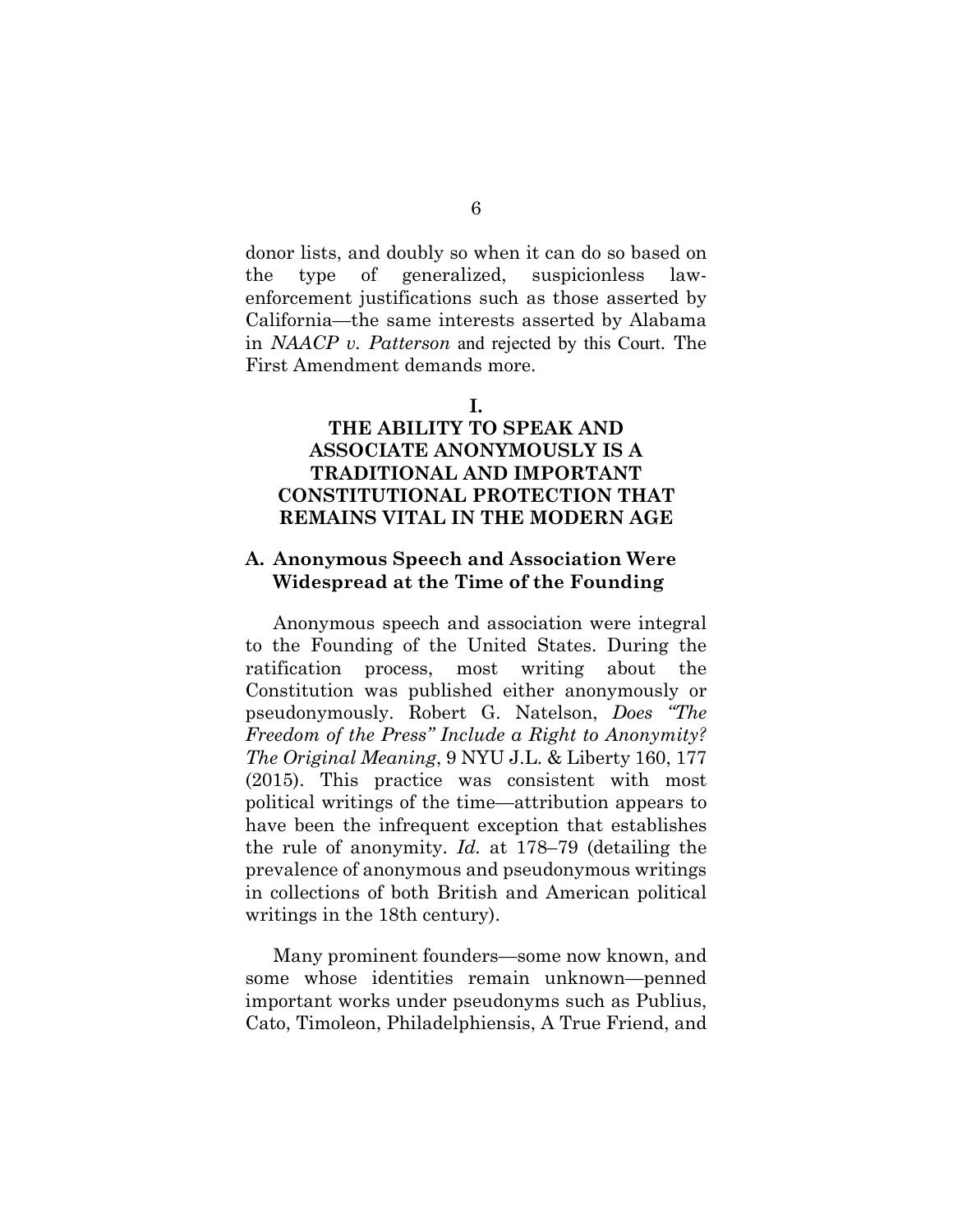<span id="page-18-3"></span>The Federal Farmer. *Id*. Given this longstanding history, this Court has recognized that the right to engage in anonymous speech is protected by the First Amendment. *Talley v. Cal.*, 362 U.S. at 65.

<span id="page-18-1"></span>Anonymous association supporting this speech was also integral to many of these well-known examples. "Publius," of course, was not one individual, but the pseudonym used to represent the collaboration of three individuals—Alexander Hamilton, James Madison, and John Jay. Similarly, Thomas Paine's bestselling pamphlet, *Common Sense*, was first published anonymously as to the author *and* as to his publisher, Dr. Benjamin Rush, with whom Paine had closely collaborated. Paul F. Lambert, *Pennsylvania History: A Journal of Mid-Atlantic Studies*, Vol. 39, No. 4 (Oct. 1972), pp. 443, 450–51; Luke Wachob, *Protecting Anonymous Speech Used to be '*Common Sense*'*, Institute for Free Speech, (Jan. 10, 2014).[2](#page-18-5) 

<span id="page-18-4"></span><span id="page-18-2"></span><span id="page-18-0"></span>As Justice Thomas describes in his concurrence in *McIntyre*, Dr. Benjamin Rush also published an anonymous article in the Pennsylvania Packet signed "Leonidas." *McIntyre v. Ohio Elections Comm'n*, 514 U.S. 334, 361 (1995) (Thomas, J., concurring). When Elbridge Gerry moved to bring the printer of the newspaper before Congress to demand the identity of Leonidas, other members of Congress objected on the grounds that a forced disclosure would violate the freedom of the press. *Id.* at 361–62. The motion sat,

<span id="page-18-5"></span><sup>2</sup> https://www.ifs.org/blog/protecting-anonymous-speech-used-tobe-common-sense/.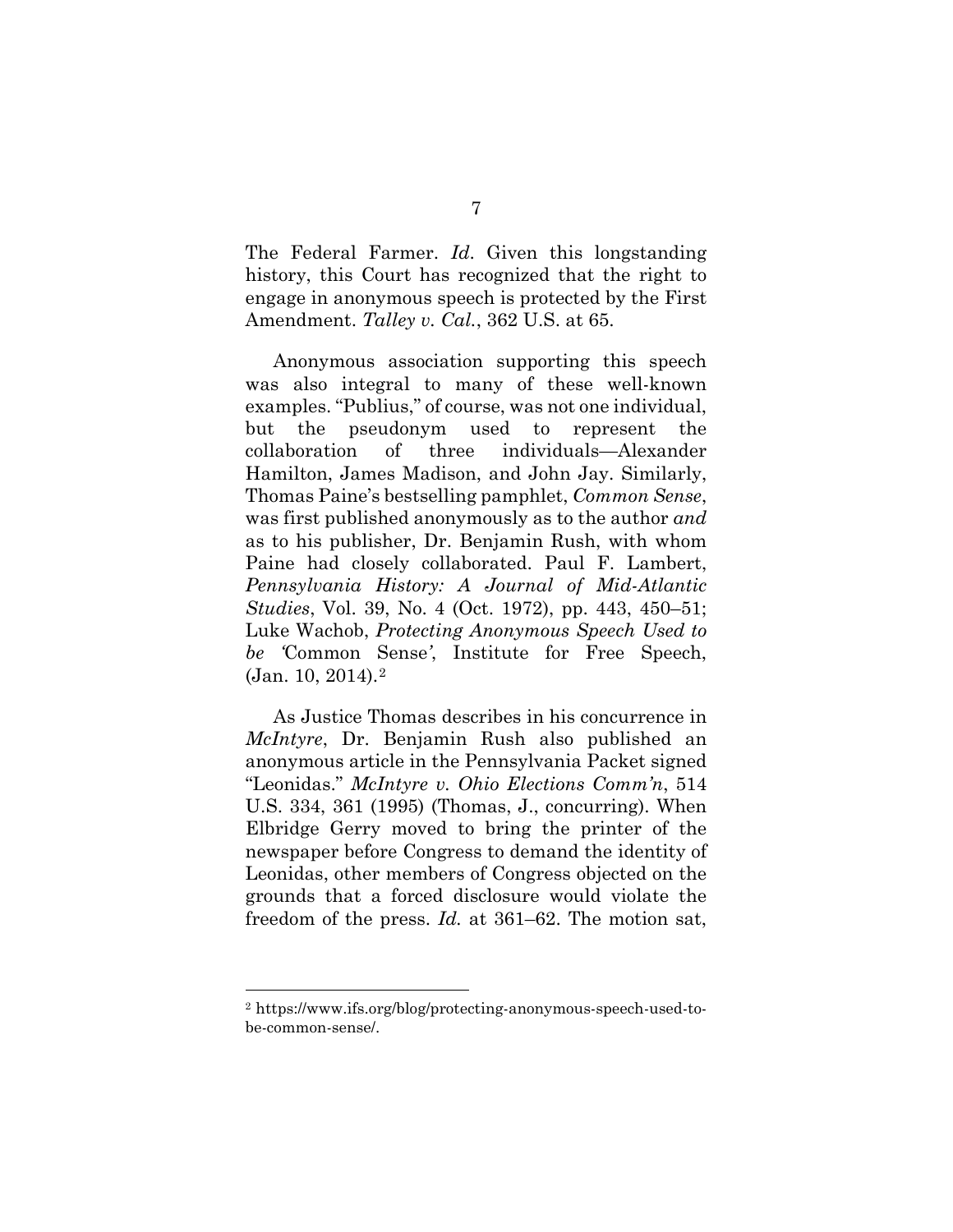<span id="page-19-0"></span>and the printer (and therefore Dr. Rush) was never called before Congress. *Id.* at 362.

Attempts by a few Federalist newspapers to require disclosure of author identities as a condition on publication faced widespread resistance from the Anti-Federalists and a "hasty retreat" from the position. *Id.* at 364. "Solon" wrote anonymously to describe those efforts as an "attempt[] to undermine a '*freedom* and *independence* of *sentiments'* which 'should never be *checked* in a *free* country' and was 'so *essential* to the *existence* of free Governments.'" *Id.* at 366 (quoting Boston American Herald, Oct. 15, 1787, 13 *Documentary History of the Ratification of the Constitution* 316). Finally, Justice Thomas notes that the practice continued after the Ratification period, with the bulk of writers supporting both Federalist and Anti-Federalist candidates continuing to publish anonymously during the first federal elections. *Id.* at 368–69.

<span id="page-19-1"></span>Also of note is the reaction to a Pennsylvania ordinance of September 12, 1776, against "seditious utterances." Henry J. Young, *Treason and Its Punishment in Revolutionary Pennsylvania*, 90 The Pa. Mag. Hist. & Biography 287, 291–92 (July 1966). The ordinance proscribed speaking or writing in an attempt to "obstruct or oppose . . . the measures carrying on by the United States of America for the defense and support of the freedom and independence of the said states." *Id.* at 291. The provincial assembly nullified the ordinance just two weeks later—and before a single prosecution had occurred—calling it "a dangerous attack on the people's liberties, and a violation of their most sacred rights." *Id.*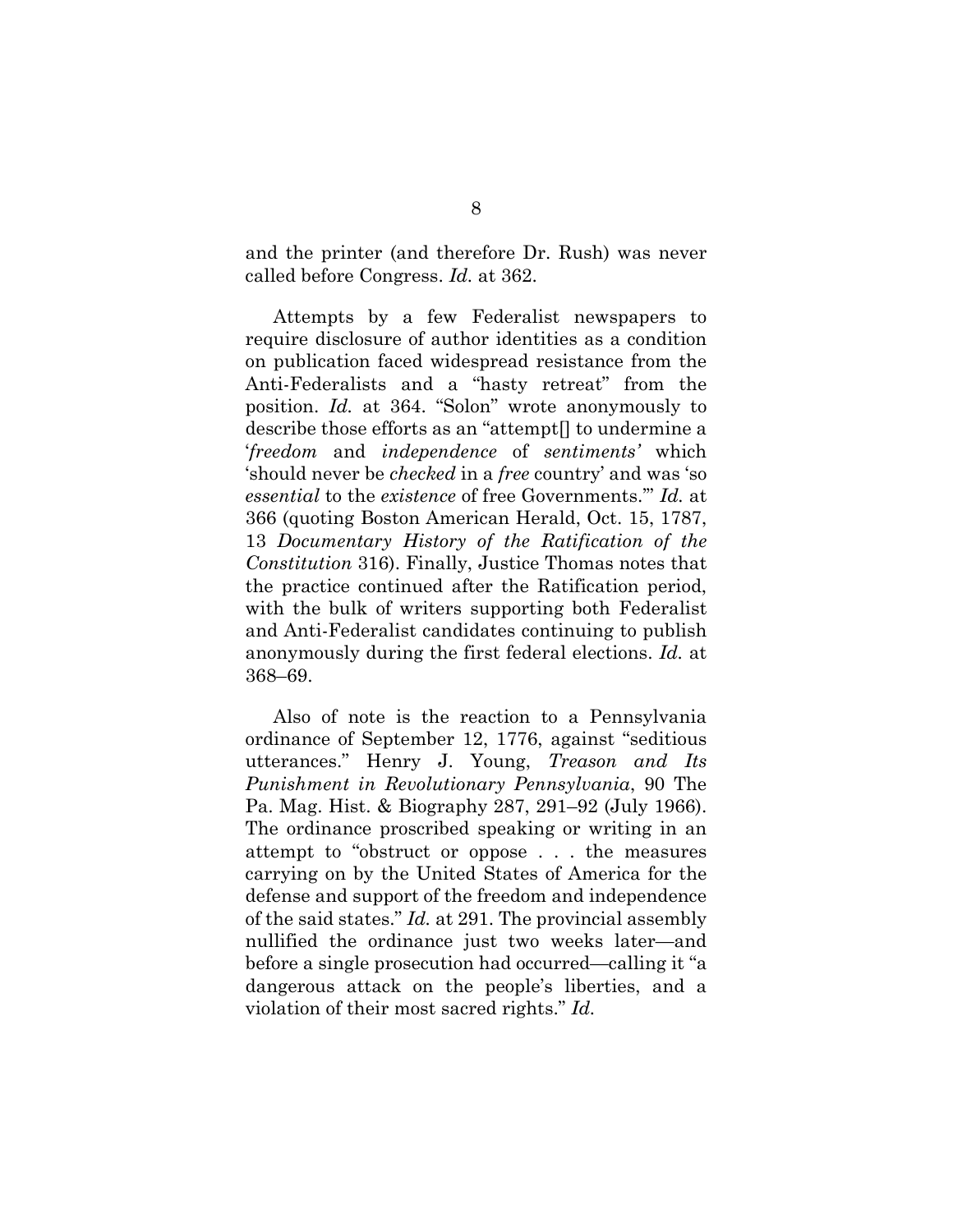<span id="page-20-0"></span>Voluntary private organizations also played key roles in the American Revolution and attempts to establish a republican government. Peter Dobkin Hall, *A Historical Overview of Philanthropy, Voluntary Associations, and Nonprofit Organizations in the United States, 1600–2000*, *in* The Nonprofit Sector 32, 35 (W.W. Powell & R. Steinberg eds., Yale Univ. Press 2d ed. 2006). Continuing into the midnineteenth century, private associations remained a vital method of achieving both charitable aims and asserting political influence. *Id.* at 36. For example, after the Civil War, secret beneficial societies created by newly-freed slaves provided their members with education, vocational training, and political organization. Paul Lawrence Dunbar, *Hidden in Plain Sight: African American Secret Societies and Black Freemasonry*, 16 Journal of African American Studies 622, 629 (Dec. 2012).

The eighteenth and nineteenth century tradition of widespread anonymous speech and association reinforces that the right to anonymity is protected by the First and Fourteenth Amendment's protections of free speech and the press.

#### **B. Forced Disclosure Remains a Substantial First Amendment Injury Today**

In the eighteenth century, individuals urging independence from the Crown faced the very real prospect of severe retribution from Crown authorities if their identity—or their affiliations—was disclosed. Prior to the Founding, speaking or writing words "tending to subvert government" or of "conspiracy to levy war" were construed as acts compassing the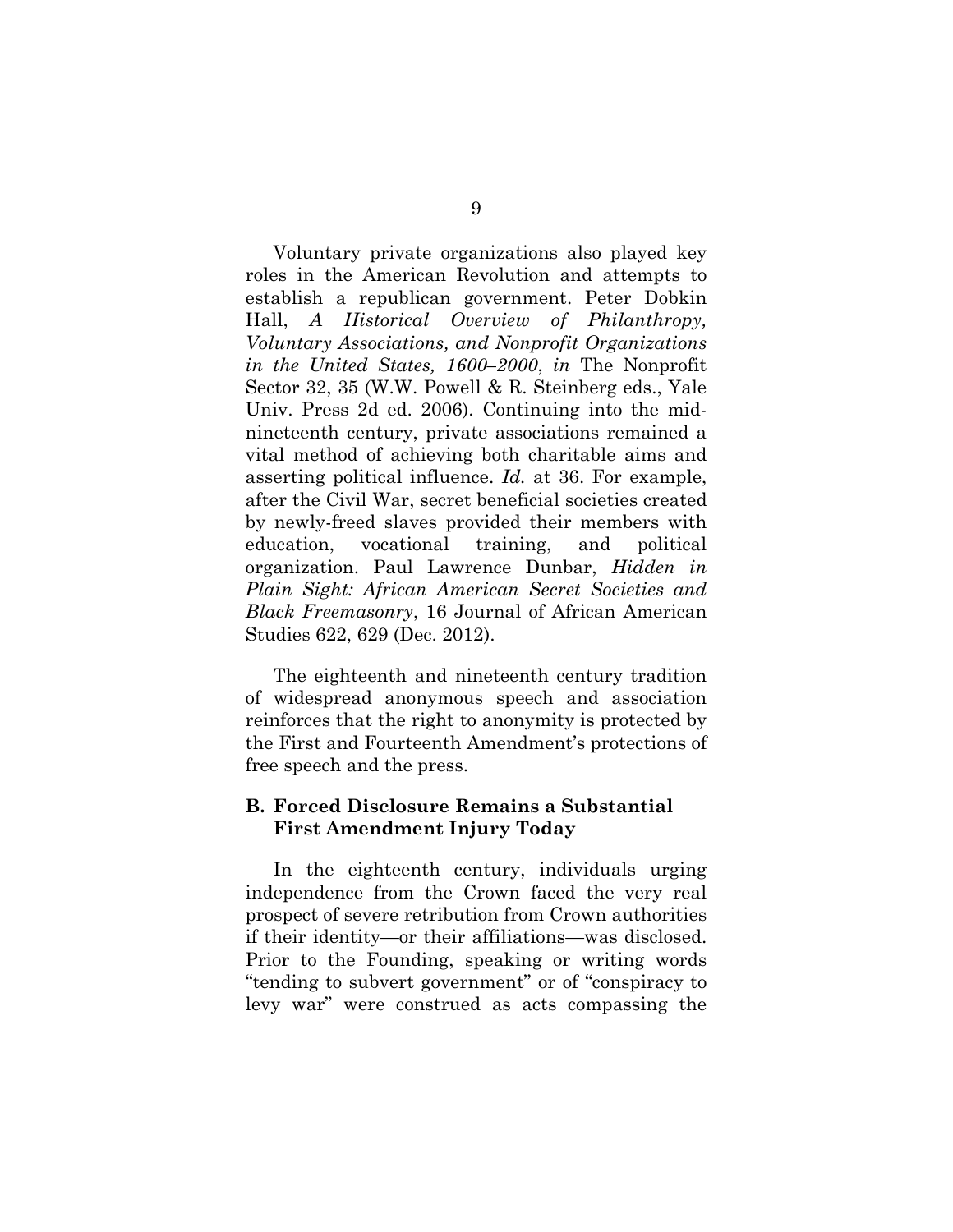<span id="page-21-3"></span>king's death, punishable by execution. Bradley Chapin, *Colonial and Revolutionary Origins of the American Law of Treason*, The William and Mary Quarterly, Jan. 1960, at 3. And during the revolutionary period, supporters of the Crown also faced potentially harsh punishments. Young, *supra*, at 291–92. In one instance, alleged loyalists in Philadelphia were seized from their homes and imprisoned based on—at least in part—allegations that individuals joined in singing "God Save the King" at private social gatherings. *Id.*

<span id="page-21-4"></span><span id="page-21-1"></span>Though loss of anonymity today is unlikely to bring a sentence of death, individuals still face substantial potential repercussions from disclosure of their identity and associations—especially where the association is for the purposes of expressing minority viewpoints. *McIntyre*, 514 U.S. at 357 ("Anonymity is a shield from the tyranny of the majority."). Throughout history, persecuted groups have "criticize[d] oppressive practices and laws either anonymously or not at all." *Talley v. Cal.*, 362 U.S. at 64. The ability to donate to nonprofit causes remains a critical means for individuals to engage in both political commentary and advocacy. *McConnell v. Fed. Election Comm'n*, 540 U.S. at 340 (Thomas, J. dissenting).

<span id="page-21-5"></span><span id="page-21-2"></span><span id="page-21-0"></span>The maintenance of anonymity can be crucial to the success of advocacy organizations. The Mattachine Society, for example—named after a medieval secret society that wore masks to preserve the anonymity and safety of critics of the French Monarchy—was one of the first national gay rights organizations within the United States. John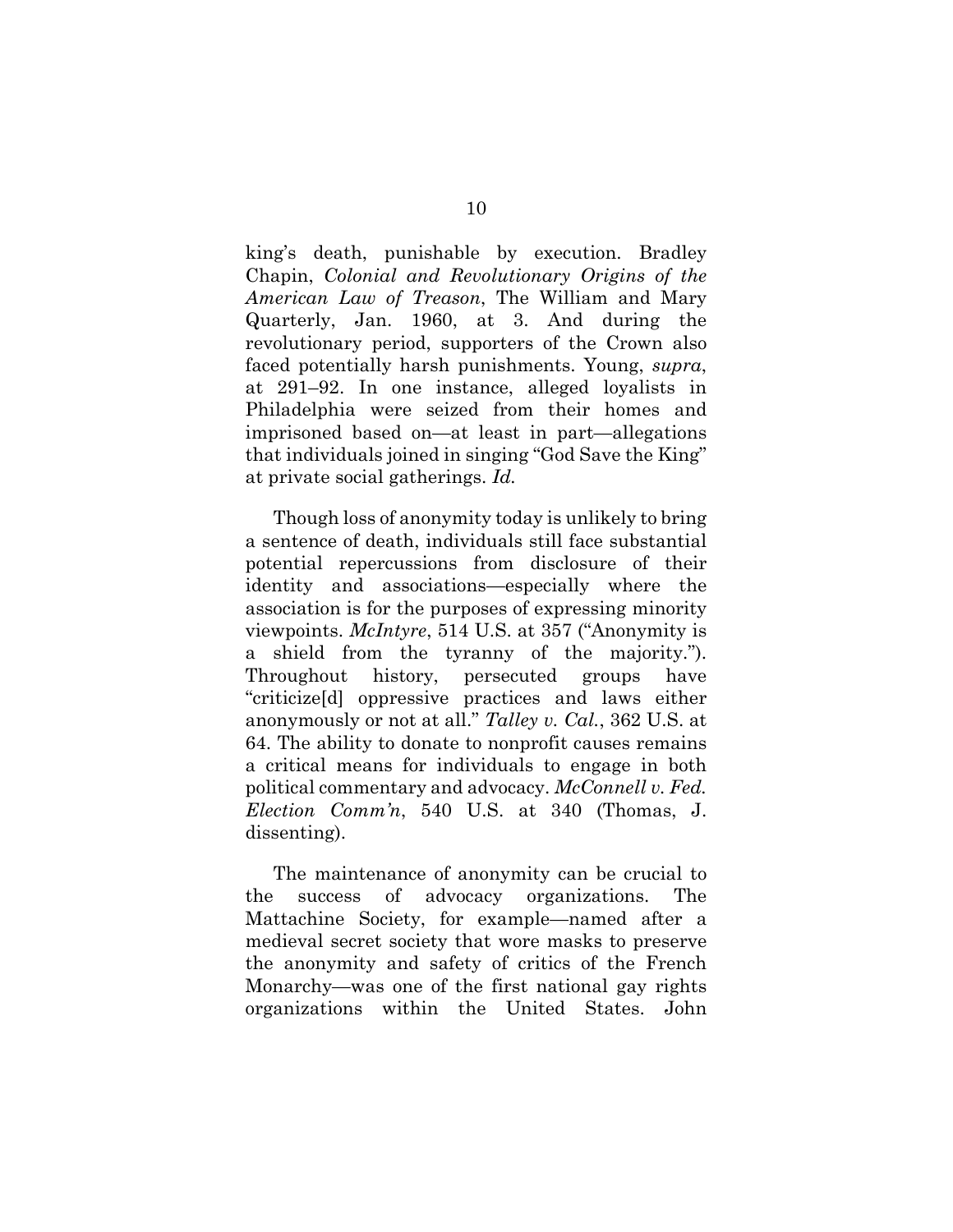<span id="page-22-0"></span>D'Emilio, *Sexual Politics, Sexual Communities: The Making of a Homosexual Minority in the United States, 1940-1970* 53–74 (1983). At the time, homosexuals faced widespread oppression from state law enforcement and the risk of personal reprisals from employers and family. *Id.* at 40–53. Accordingly, the society operated with layers of secrecy to protect individual members from exposure—indeed, most members were even unknown to each other. *Id.* at 64, 70–71. The society was nonetheless able to widely distribute information and generate financial contributions. *Id.* at 70–71. In the span of just two years, the anonymous group went from "pioneers in a hostile society" to the group that "set [the modern gay rights] movement in motion." *Id.* at 74.

<span id="page-22-1"></span>Recent history has shown the continued risk that individuals face when their identity may be disclosed. The risk of "wrong" speech or affiliations leading to targeted harassment meant to cause social and economic harm to the individual has been given its own term: "cancel culture." Ligaya Mishan, *The Long and Tortured History of Cancel Culture*, The NY Times, Dec. 3, 2020.[3](#page-22-3) Individuals subjected to "cancellation" describe a loss of employment, personal and professional connections, and a relentless mobbing that forces them to withdraw from both physical and online communities for fear of constant harassment. Barrett Wilson, *I was the Mob Until the Mob Came for Me*, Quillette (July 14, 2018).[4](#page-22-4) Even United States Senators and former presidential

<span id="page-22-3"></span><span id="page-22-2"></span><sup>3</sup> https://www.nytimes.com/2020/12/03/t-magazine/cancel-cultur e-history.html. 4 https://quillette.com/2018/07/14/i-was-the-mob-until-the-mob-c

<span id="page-22-4"></span>ame-for-me/.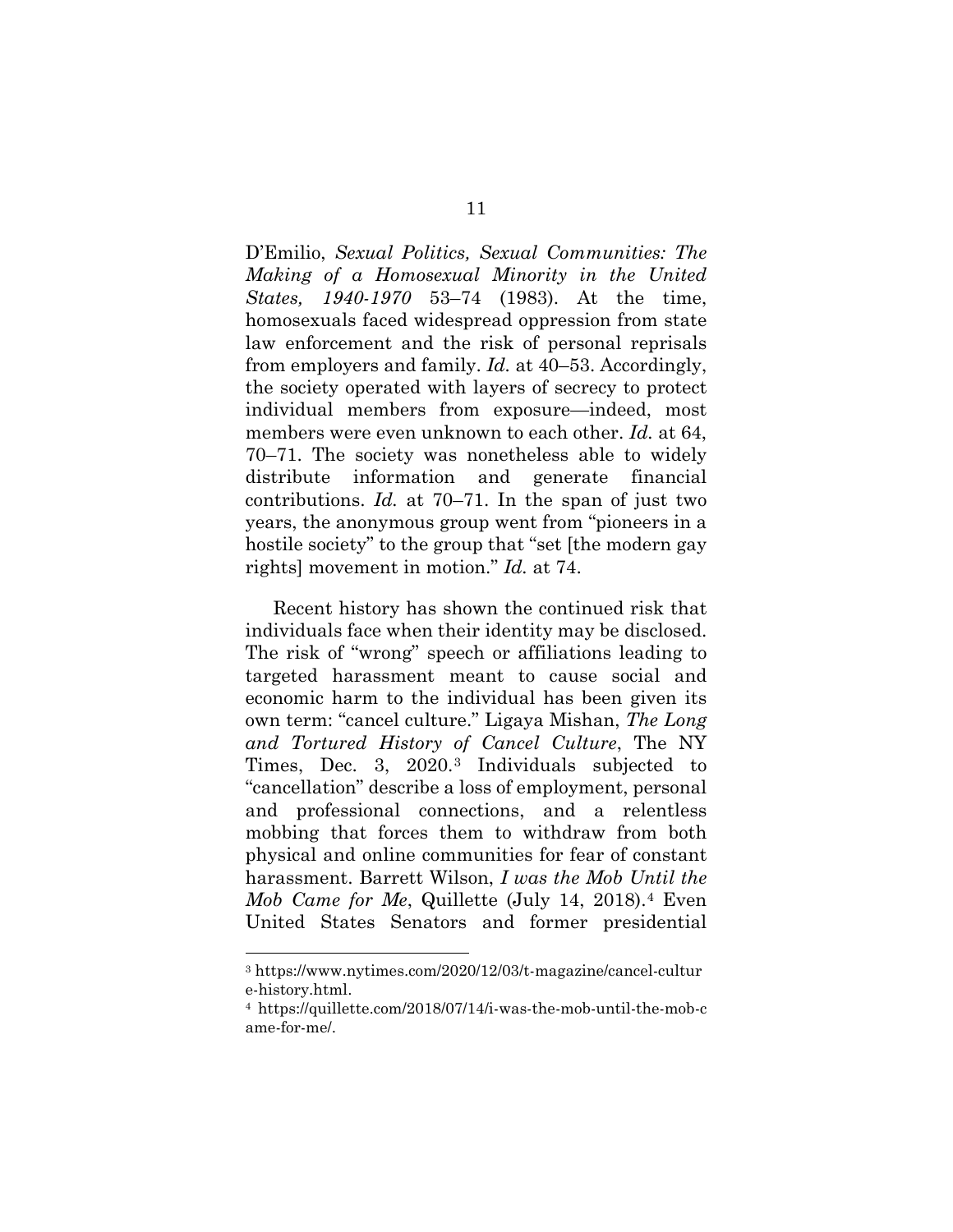<span id="page-23-2"></span>candidates have sought the cloak of anonymity for their political speech. *See* Domenico Montanaro, *Mitt Romney, 'Pierre Delecto' And The Strategy Of Anonymously Criticizing Trump*, NPR (Oct 21, 2019).[5](#page-23-4)

<span id="page-23-1"></span>Donors have faced similar attempts to harass and intimidate based on their associations. The public disclosure of names of supporters of Proposition 8 in California led to numerous instances of community harassment, spurred by the availability of data through open records requests of donor contributions. Some opponents of the bill (which had successfully passed) created a website, Eightmaps.com, which provided detailed data of donor identities, including names, approximate location, amount donated, and when available—employer information. Auralice Graft, et al., *Eightmaps.com: The unintended negative consequences of open data*, Open Data's Impact (Jan. 2016).[6](#page-23-5) The Artistic Director of the California Musical Theater ultimately resigned after pressure over his \$1,000 donation to "Yes on 8." *Scott Eckern Releases Statement and Announces Resignation as Artistic Director for California Musical Theatre*, broadwayworld.com (Nov. 12, 2008).[7](#page-23-6) The director of the Los Angeles Film Festival resigned over his \$1,500 donation in support of Proposition 8. Rachel Abramowitz, *Film fest director resigns*, LA Times

<span id="page-23-4"></span><span id="page-23-3"></span><span id="page-23-0"></span><sup>5</sup> https://www.npr.org/2019/10/21/771873287/mitt-romney-pier re-delecto -and-the-strategy-of-anonymously-criticizing-trump. <sup>6</sup> https://odimpact.org/files/case-studies-us-eightmaps.pdf.

<span id="page-23-6"></span><span id="page-23-5"></span><sup>7</sup> http://www.broadwayworld.com/los-angeles/article/Scott-Ecker n-Releases-Statement-and-Announces-Resignation-as-Artistic-Director-for-California-Musical-Theatre-20081112.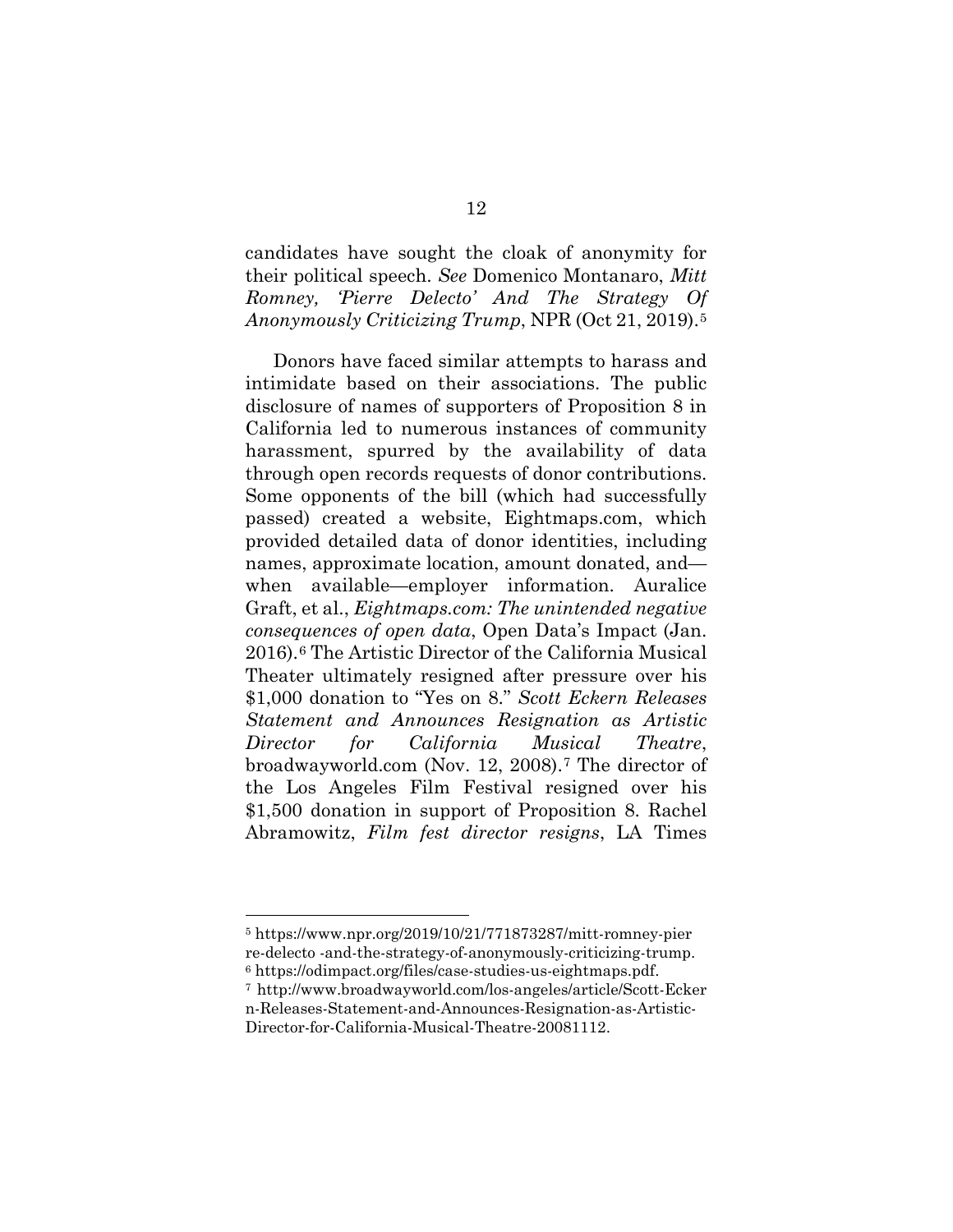<span id="page-24-1"></span>(Nov. 26, 2008).[8](#page-24-4) And a manager of the El Coyote restaurant in Los Angeles was forced to take leave from work because her workplace was heavily picketed and boycotted, with activists cussing at patrons, over her \$100 donation to Yes on 8. Jim Carlton, *Gay Activists Boycott Backers of Prop 8*, Wall St. J. (Dec. 27, 2008).[9](#page-24-5)

<span id="page-24-3"></span><span id="page-24-2"></span>Nor are the risks caused by loss of anonymity limited solely to the immediate period after disclosure. *See* Farai Chideya, *Data Theft Today Poses Indefinite Threat of "Future Harm"*, The Intercept (June 12, 2015).[10](#page-24-6) For example, the Communist Party USA underwent two separate "red scare" retaliations, first in the early 1920s and again in the 1950s, despite a period during the 1930s in which it was "the dominant voice of the American left, a force in the labor movement, and a small but significant factor in mainstream politics . . . ." Harvey Klehr & John Earl Haynes, *The Communist Party of the United States and the Committees of Correspondence*, *in The Communist Experience in America: A Political and Social History* 127 (2010). In the 1950s, individuals were blacklisted for their involvement in the Communist Party over 20 years earlier. *See* Kai Bird & Martin J. Sherwin, *American Prometheus: The Triumph and Tragedy of J. Robert Oppenheimer* (2005) (detailing 1954 hearings revoking J. Robert

<span id="page-24-4"></span><span id="page-24-0"></span><sup>8</sup> http://articles.latimes.com/2008/nov/26/entertainment/et-raddo nresigns26.

<span id="page-24-5"></span><sup>9</sup> http://www.wsj.com/articles/SB123033766467736451.

<span id="page-24-6"></span><sup>10</sup> https://theintercept.com/2015/06/12/data-breach-threat-of-fut ure-harm/.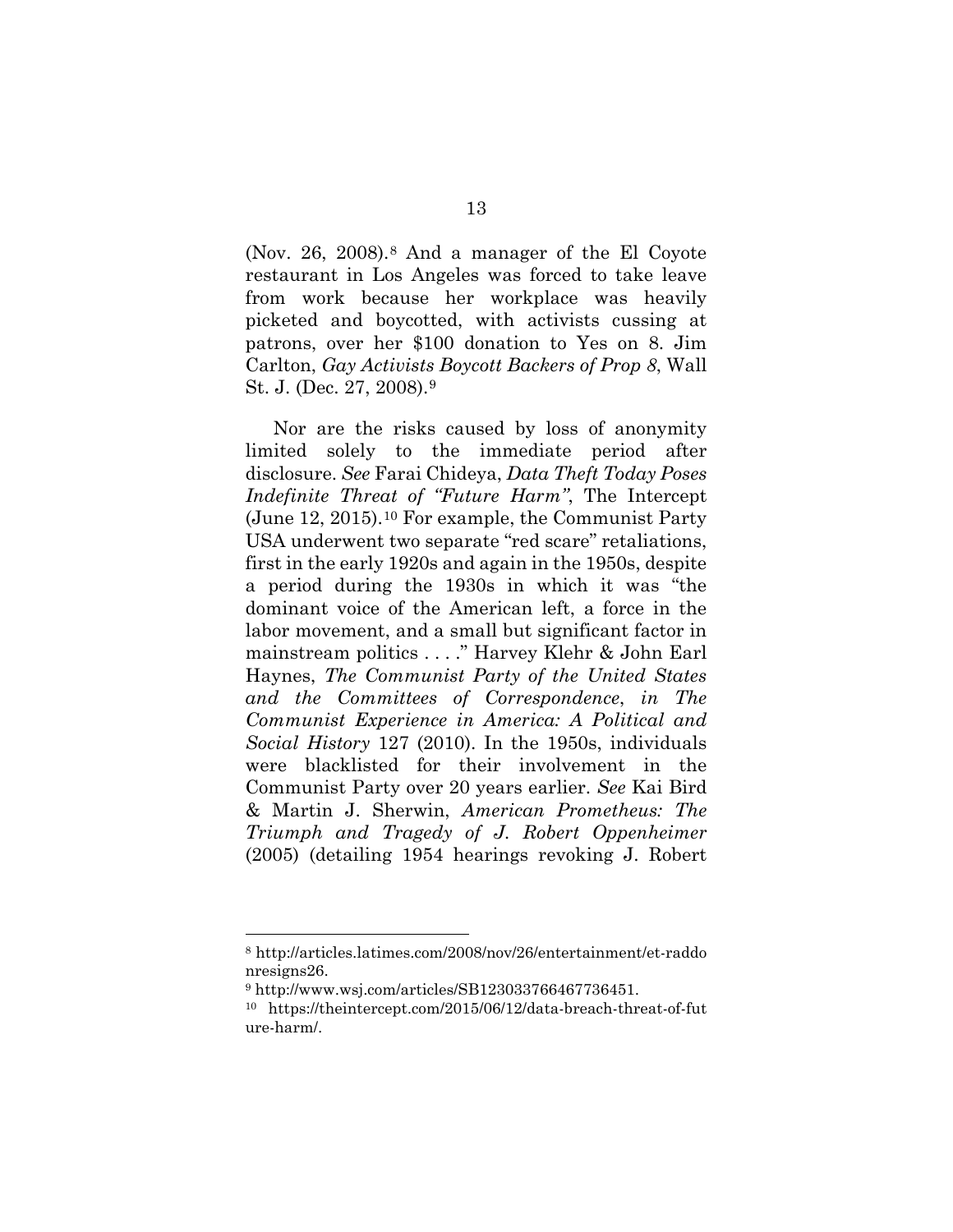Oppenheimer's security clearance based on ties to the Communist Party during the 1930s).

<span id="page-25-2"></span><span id="page-25-1"></span><span id="page-25-0"></span>Similarly, during a 2007 nomination hearing to become ambassador to Belgium, Sam Fox was questioned about donations made years earlier to Swift Boat Veterans for Truth. Merry Ann Akers, *Kerry Puts GOP Donor On Defensive*, Wash. Post (Feb. 29, 2007).[11](#page-25-5) His interrogator was John Kerry, the subject of targeted ads by the Swift Boat Veterans group. *Id.* Fox's nomination was blocked because of the contribution. Associated Press, *Pro forma sessions block Bush*, Politico (May 24, 2008).<sup>[12](#page-25-6)</sup> A decade later, the donation was still treated as newsworthy in articles about Fox. Travis Zimpfer, *Major GOP donor pushes others towards Hawley for Senate run*, Missouri Times (June 23, 2017) (including a mention of Fox's 2004 Swift Boat Veterans donation).<sup>[13](#page-25-7)</sup>

<span id="page-25-4"></span>Even where the disclosure is purportedly made only to government, the loss of anonymity carries substantial potential risk. Donors cannot be assured that government will effectively maintain anonymity. And to a donor who desires anonymity, it makes little difference whether disclosure occurred through thirdparty hacking, unintentional negligence, or intentional acts. *See* Jeffrey Stinson, *Cyberattacks on State Databases Escalate*, Stateline (Oct. 2, 2014)

<span id="page-25-5"></span><span id="page-25-3"></span><sup>11</sup> https://www.washingtonpost.com/archive/politics/2007/02/28/k erry-puts-gop-donor-on-defensive/3fac9e1d-9f76-4d56-98dc-83c0 76284038/.

<span id="page-25-6"></span><sup>12</sup> https://www.politico.com/story/2008/05/pro-forma-sessions-blo ck-bush-010596.

<span id="page-25-7"></span><sup>13</sup> https://themissouritimes.com/major-gop-donor-pushes-otherstowards-hawley-for-senate-run/.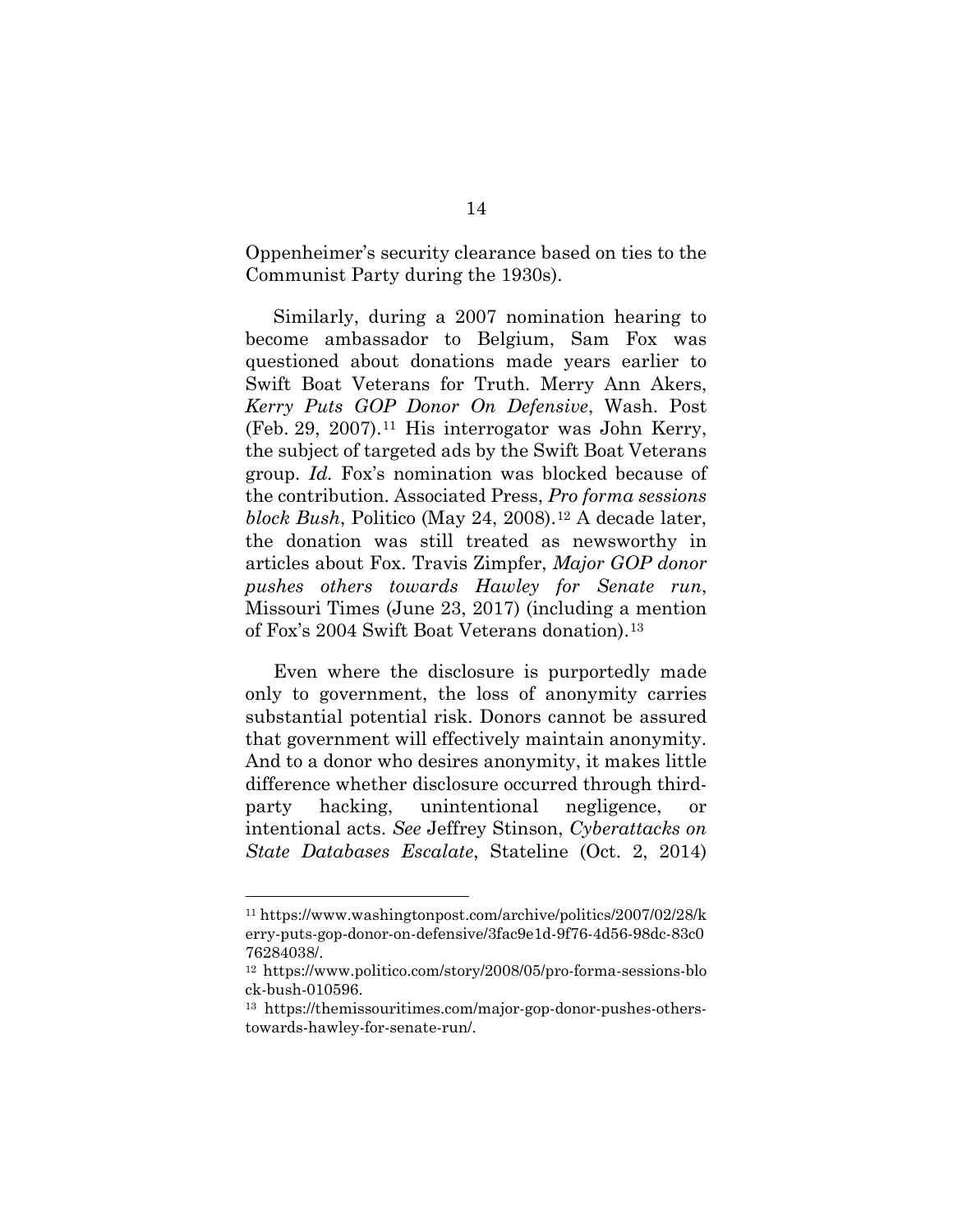<span id="page-26-1"></span><span id="page-26-0"></span>(detailing increasing number of state database attacks and breaches);[14](#page-26-3) Eric Boehm, *IRS audit reveals leaks of taxpayers' private information*, Watchdog.org (Oct. 2, 2014) (audit discovers that Internal Revenue Service improperly disclosed personal information in response to Freedom of Information Act requests);[15](#page-26-4) *and* Lachlan Markay, *Federal Judge Orders IRS to Disclose WH Requests for Taxpayer Info*, The Wash. Free Beacon (Aug. 31, 2015) (describing lawsuit probing whether the Internal Revenue Service intentionally disclosed private taxpayer information to the Obama administration).[16](#page-26-5)

<span id="page-26-2"></span>Of course, even if government never discloses donor identity to third parties, donors may still legitimately fear government abuse of the information. For example, the IRS admitted that it subjected conservative political groups applying for tax-exempt status to heightened scrutiny in 2013. Peter Overby, *IRS Apologizes for Aggressive Scrutiny of Conservative Groups*, NPR (Oct. 27, 2017).[17](#page-26-6) Stripped of the ability to speak anonymously, many individuals may simply choose not to speak at all. Because of this risk, the government must be forced to present sufficient evidence of a compelling subordinating interest before burdening the right to

<span id="page-26-3"></span><sup>14</sup> http://www.pewtrusts.org/en/research-and-analysis/blogs/stat eline/2014/10/02/cyberattacks-on-state-databases-escalate.

<span id="page-26-4"></span><sup>15</sup> http://watchdog.org/174747/irs-audit-information/.

<span id="page-26-5"></span><sup>16</sup> https://freebeacon.com/issues/federal-judge-orders-irs-to-discl ose-wh-requests-for-taxpayer-info/.

<span id="page-26-6"></span><sup>17</sup> https://www.npr.org/2017/10/27/560308997/irs-apologizes-foraggressive-scrutiny-of-conservative-groups.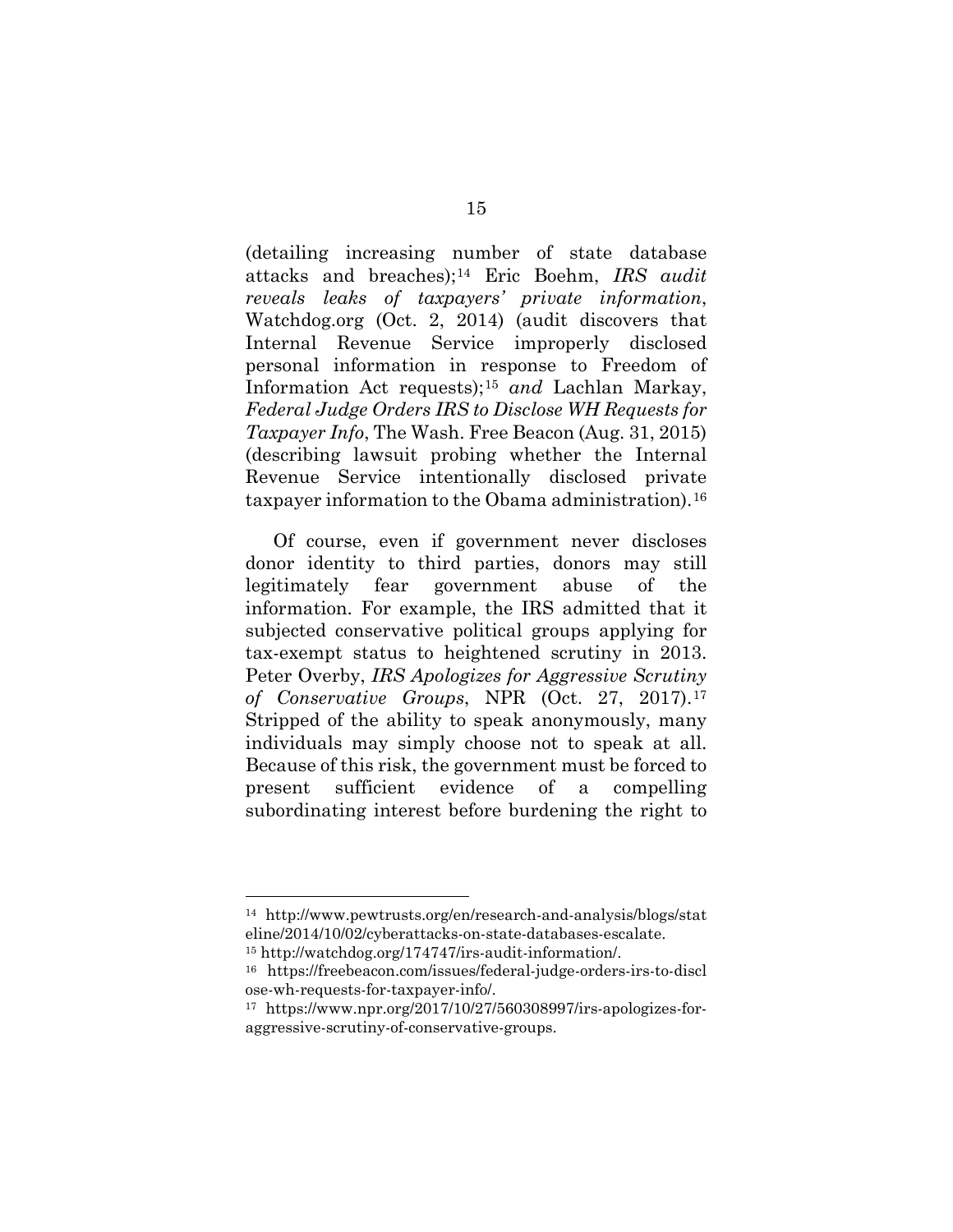speak and associate anonymously. *NAACP v. Patterson*, 357 U.S. at 463).

#### **II.**

### **INFRINGING THE RIGHT TO ANONYMOUS SPEECH AND ASSOCIATION REQUIRES A COMPELLING INTEREST, AND GENERAL INVESTIGATORY INTERESTS ARE NOT SUFFICIENT**

The Ninth Circuit held that donor disclosure requirements could be evaluated under "exacting scrutiny," and declined to apply the test outlined in *NAACP v. Patterson*. *Americans for Prosperity Found. v. Becerra*, 903 F.3d 1000, 1004 (9th Cir. 2018), *cert. granted*, No. 19-251, 2021 WL 77240, at \*1 (U.S. Jan. 8, 2021). The Ninth Circuit has misread this Court's precedent: The labels do not matter, the actual test to be applied is what matters.

<span id="page-27-0"></span>This Court's opinions have at times used the terms "strict scrutiny" and "exacting scrutiny" interchangeably within the charitable donations context, such as when analyzing restrictions on solicitations of campaign funds. *Compare Williams-Yulee v. Fla. Bar*, 575 U.S. 433, 442 (2015) ("We have applied exacting scrutiny . . . ."); *with id.* at 444 ("This is therefore one of the rare cases in which a speech restriction withstands strict scrutiny."). But regardless of name, the standard that this Court applies is identical in all respects to strict scrutiny. *Id.* at 442 (The Court will uphold speech limitations on the solicitation of charitable donations "only if they are *narrowly tailored to serve a compelling interest*." (emphasis added)).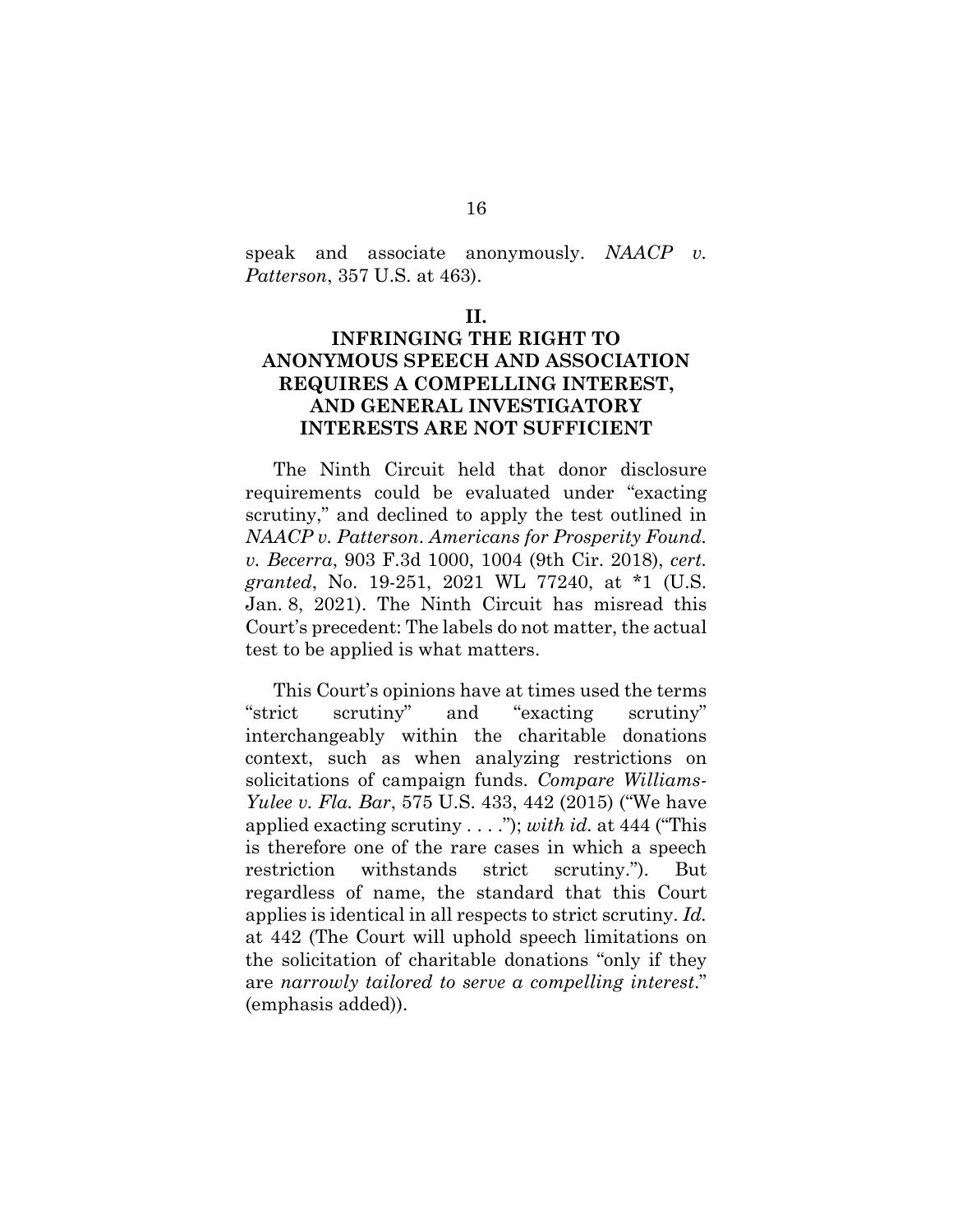The Ninth Circuit ignored this Court's precedent, instead holding that *nonpublic* disclosure requirements can be subjected to a lower form of scrutiny, requiring only that the government show an "important governmental interest," and that the requirement does not "impose significant First Amendment burdens." *Americans for Prosperity Found. v. Becerra*, 903 F.3d at 1019.

Important First Amendment rights must not be so easily stripped.

#### **A. This Court's Jurisprudence Establishes the Need for a Compelling Government Interest Before Requiring Disclosure of Charitable Donations**

<span id="page-28-0"></span>Because requiring the disclosure of donor information infringes the rights of free speech and association, this Court has required that any "subordinating interest" of the State be a compelling one. *NAACP v. Patterson*, 357 U.S. at 463. If government cannot identify a compelling interest, the restriction on speech cannot survive. *See, e.g.*, *Reno v. Flores*, 507 U.S. 292, 302 (1993) (government may not "infringe certain 'fundamental' liberty interests at all . . . unless the infringement is narrowly tailored to serve a compelling state interest").

<span id="page-28-1"></span>This Court's opinions have not always been clear on where a compelling interest may be found. *See, generally*, Richard H. Fallon, Jr., *Strict Judicial Scrutiny*, 54 UCLA L. Rev. 1267, 1303 (2007) (identifying three distinct "versions" of strict scrutiny). Fallon suggests that this Court has at times required government to show a restriction is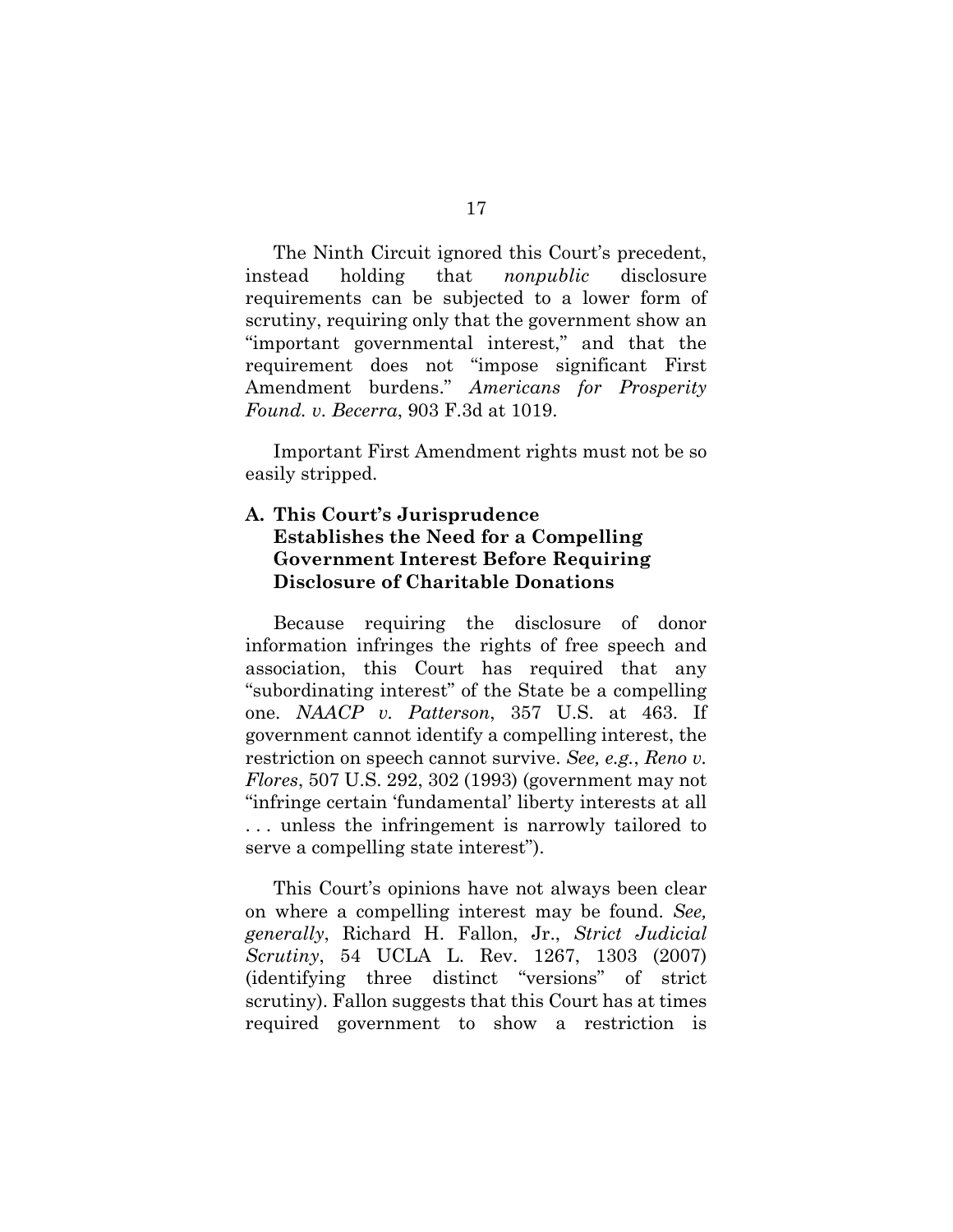<span id="page-29-3"></span>necessary to prevent "highly serious, even catastrophic harms." *Id.* In other cases, it has appeared to accept infringements so long as they can be just justified by offsetting benefits. *Id.* Finally, he identifies a version of strict scrutiny that is used to "smoke out" illicit motives. *Id.*

<span id="page-29-2"></span><span id="page-29-1"></span>To be sure, in some free speech contexts, this Court has at times decided cases without subjecting the compelling interest to rigorous scrutiny, where other defects could be readily identified. *See, e.g.*, *Reed v. Town of Gilbert, Ariz.*, 576 U.S. 155, 171 (2015) (assuming "for the sake of argument" that an interest in aesthetics and traffic safety was compelling before striking down the regulation as underinclusive). At times, the Court has appeared to collapse the test itself into a form of means/end balancing. *See, e.g.*, *United States v. Playboy Entm't Grp., Inc.*, 529 U.S. 803, 825 (2000) (holding that the question is whether an interest is "sufficiently compelling" to justify the scope of the restriction on speech); *see also* Fallon, *supra*, at 1325 ("As reformulated, the question essentially becomes whether there is a compelling governmental interest in achieving as much reduction in the risk or incidence of harm as a challenged regulation is likely to achieve.").

<span id="page-29-0"></span>This Court has, however, crafted only one modification to the stringent strict scrutiny formulation when reviewing disclosure requirements, identifying disclosure as the narrowest means to address corruption in the context of candidate elections. *See Buckley v. Valeo*, 424 U.S. 1, 66 (1976). In *Buckley*, this Court upheld a disclosure requirement requiring the disclosure of names and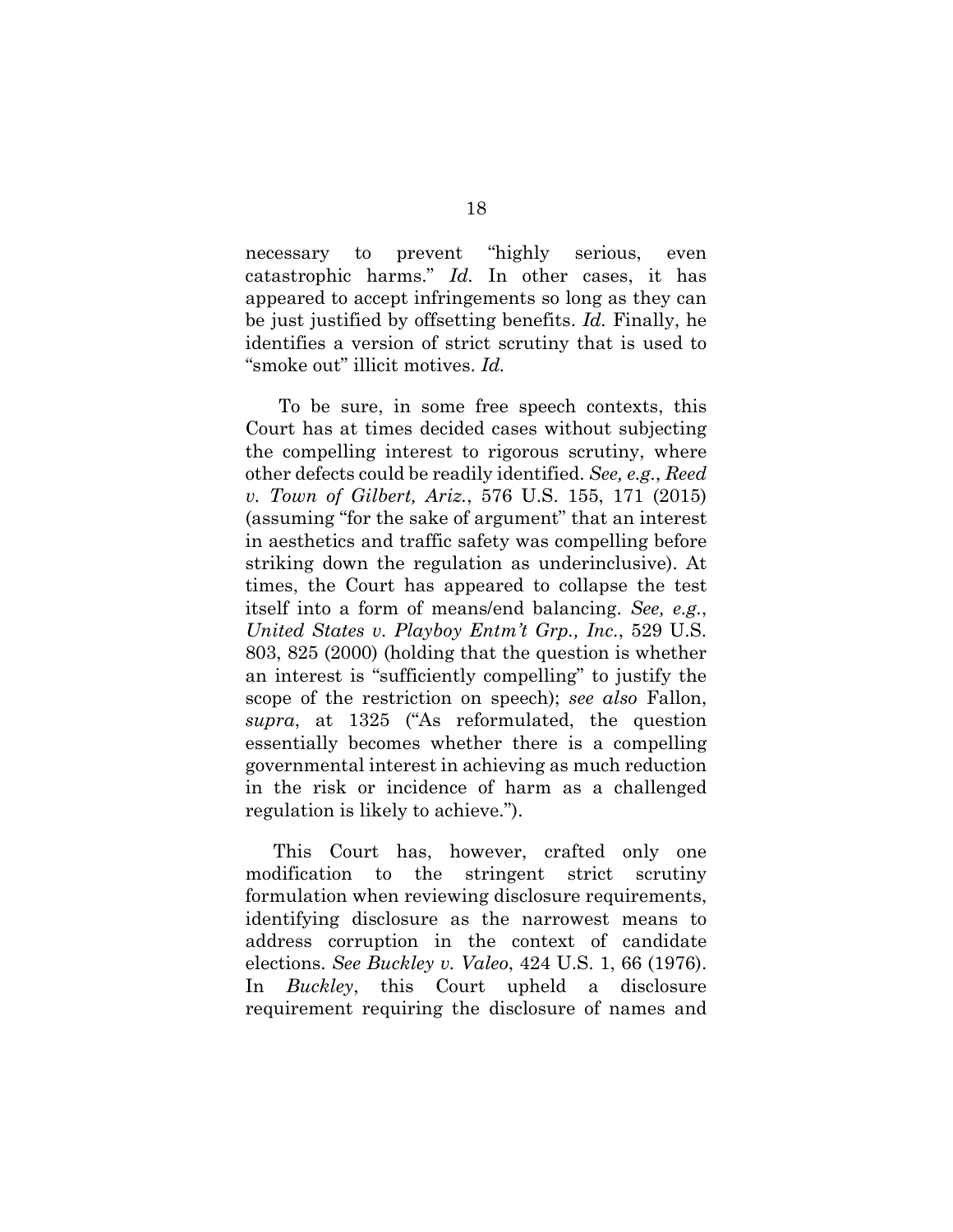<span id="page-30-1"></span>addresses of donors to candidates for federal elective office. *Id.* at 12–13. The disclosure laws upheld in *Buckley* are justified only by the compelling governmental interest in preventing quid pro quo corruption. *See Citizens United v. Fed. Election Comm'n*, 558 U.S. 310, 359 (2010). Here, too, the exception instead proves the rule: Because the governmental interest in the "free functioning of our national institutions" was of such great magnitude, disclosure requirements are treated as the *per se* least restrictive means of curbing "the evils of campaign ignorance and corruption." *Id.* at 66–68. Indeed, this Court has acknowledged the debate over the continuing validity of the looser *Buckley* standard, but has not yet had an occasion to resolve that debate. *McCutcheon v. Fed. Election Comm'n*, 572 U.S. 185, 199 (2014) ("Because we find a substantial mismatch between the Government's stated objective and the means selected to achieve it, the aggregate limits fail even under the 'closely drawn' test. We therefore need not parse the differences between the two standards in this case.").

<span id="page-30-3"></span><span id="page-30-2"></span><span id="page-30-0"></span>Outside of the context of candidate elections, however, the compelling interest must be more than the simple assertion of some state law that may (or may not) be violated by the members of the organization. *NAACP v. Patterson*, 357 U.S. at 464 (an asserted interest in discovering potential violations of state law was not a sufficiently substantial interest to require disclosure). Further, the State must also show that there is a "substantial connection" between the information it seeks to obtain and the asserted interest. *Gibson v. Fla. Legislative Investigation*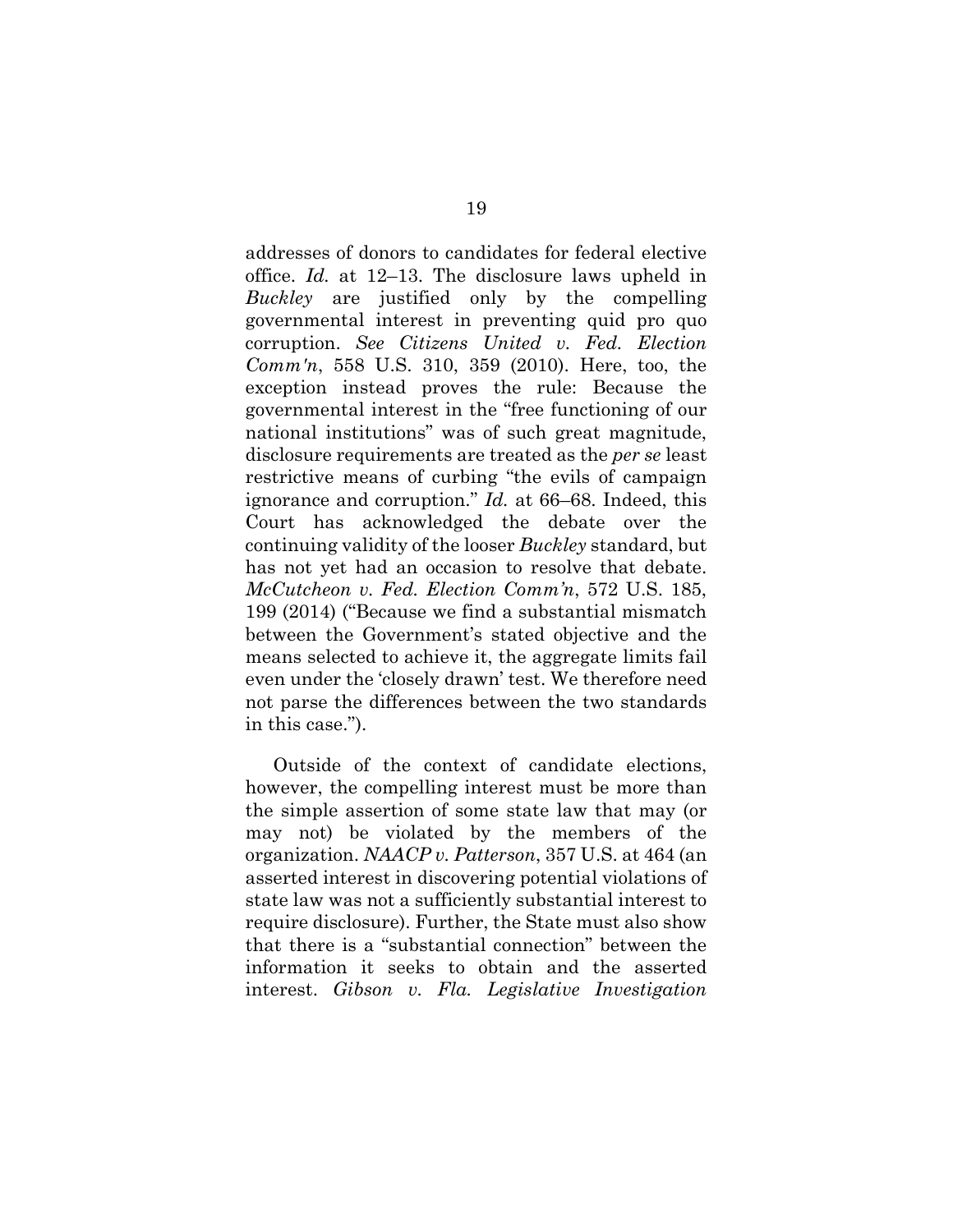*Comm.*, 372 U.S. 539, 551 (1963).[18](#page-31-4) California's asserted interests fail these tests.

#### **B. California's Asserted Interest in General Law Enforcement Is Not a Compelling Interest**

<span id="page-31-2"></span>If the compelling interest requirement is to be meaningful, courts must not uncritically accept any purported justifications for regulation. Instead, the government must provide sufficient evidence to establish the compelling nature of its purported interests. *Cf*. *Parents Involved in Cmty. Sch. v. Seattle Sch. Dist. No. 1*, 551 U.S. 701, 727 (2007) (holding that an interest in racial diversity in K-12 education could not be held as compelling without actual evidence of the asserted educational benefits). California provided no such evidence below.

<span id="page-31-3"></span><span id="page-31-0"></span>At best, California asserts a general investigatory interest in combating fraud, but this Court has refused to endorse suspicionless monitoring in other contexts. *See, e.g.*, *City of Los Angeles v. Patel*, 135 S. Ct. 2443, 2450 (2015) (finding warrantless searches of hotel guest records facially unconstitutional under the Fourth Amendment); *Sweezy v. N.H. by Wyman*, 354 U.S. 234 (1957) (holding unconstitutional a legislative inquiry into whether a professor had engaged in subversive activity). And general law-enforcement

<span id="page-31-4"></span><span id="page-31-1"></span><sup>18</sup> Finally, the Court has also required that any regulations be narrowly tailored to the asserted interest. *Louisiana ex rel. Gremillion v. Nat'l Ass'n for the Advancement of Colored People*, 366 U.S. 293, 296 (1961).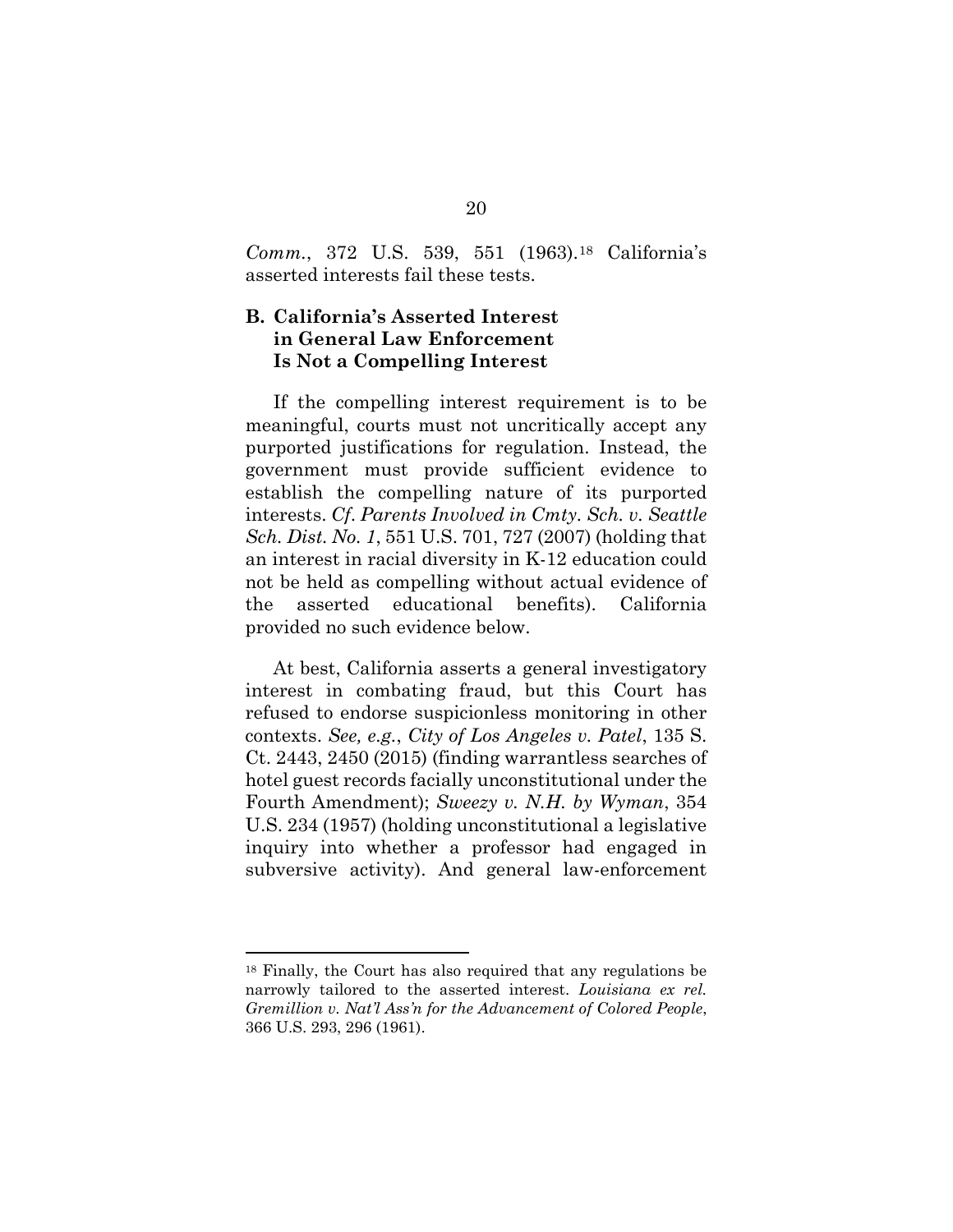justifications are precisely what this Court rejected in *NAACP v. Patterson*, 357 U.S. at 464.

The Ninth Circuit, however, upheld the disclosure requirement based on nonspecific claims of "investigative efficiency" and government convenience. *Americans for Prosperity Found. v. Becerra*, 903 F.3d at 1010. It noted that requesting the donor information by mail would cause a state investigator to "wait extra days" which "would not be the best use of [her] limited resources." *Id.* But the state is not entitled to such information at all unless it first proves a compelling interest and shows that the demanded information is narrowly tailored to achieve that interest. California has shown neither. It purports to require *all* information, without any tailoring whatsoever.

<span id="page-32-2"></span><span id="page-32-1"></span><span id="page-32-0"></span>Even if the state *could* ultimately establish a link between its disclosure requirement and an interest in combatting charitable fraud, it is clear that it *has not* provided that evidence to date. As this Court has repeatedly held, the "mere assertion" of such a relation is insufficient. *See Bates*, 361 U.S. at 525; *Gibson*, 372 U.S. at 554–55. At trial, California was unable to provide "a single, concrete instance in which pre-investigation collection of a Schedule B did anything to advance the Attorney General's investigative, regulatory or enforcement efforts." *Americans for Prosperity Found. v. Harris*, 182 F. Supp. 3d 1049, 1055 (C.D. Cal. 2016), *rev'd and vacated sub nom. Americans for Prosperity Found. v. Becerra*, 903 F.3d 1000 (9th Cir. 2018), *cert. granted*  No. 19-251, 2021 WL 772040, at \*1 (U.S. Jan. 8, 2021).